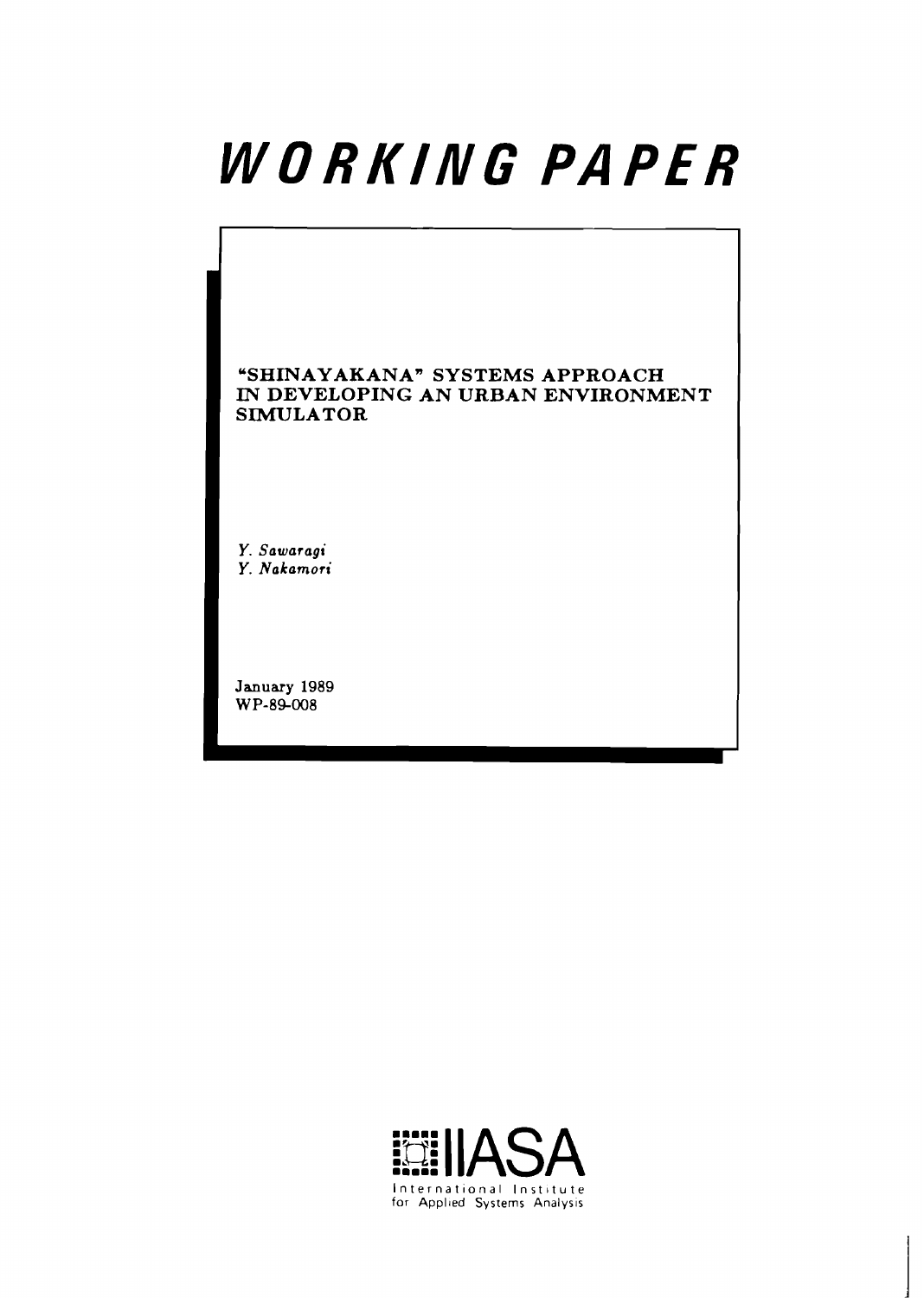# **uSHINAYAKANA" SYSTEMS APPROACH IN DEVELOPING AN URBAN ENVIRONMENT SIMULATOR**

*Y. Sawaragi Y. Nakamori* 

January 1989 WP-89-008

Y. Sawaragi: Japan Institute of Systems Research, Yoshida Ushinomiya-cho 4, Sakyo-ku, Kyoto 606, Japan. Y. Nakamori: Dept. of Applied Mathematics, Konan University, Okamoto 8-9-1, Higashinada-ku, Kobe 658, Japan.

*Working Papers* are interim reports on work of the International Institute for Applied Systems Analysis and have received only limited review. Views or opinions expressed herein do not necessarily represent those of the Institute or of its National Member Organizations.

INTERNATIONAL INSTITUTE FOR APPLIED SYSTEMS ANALYSIS A-2361 Laxenburg, Austria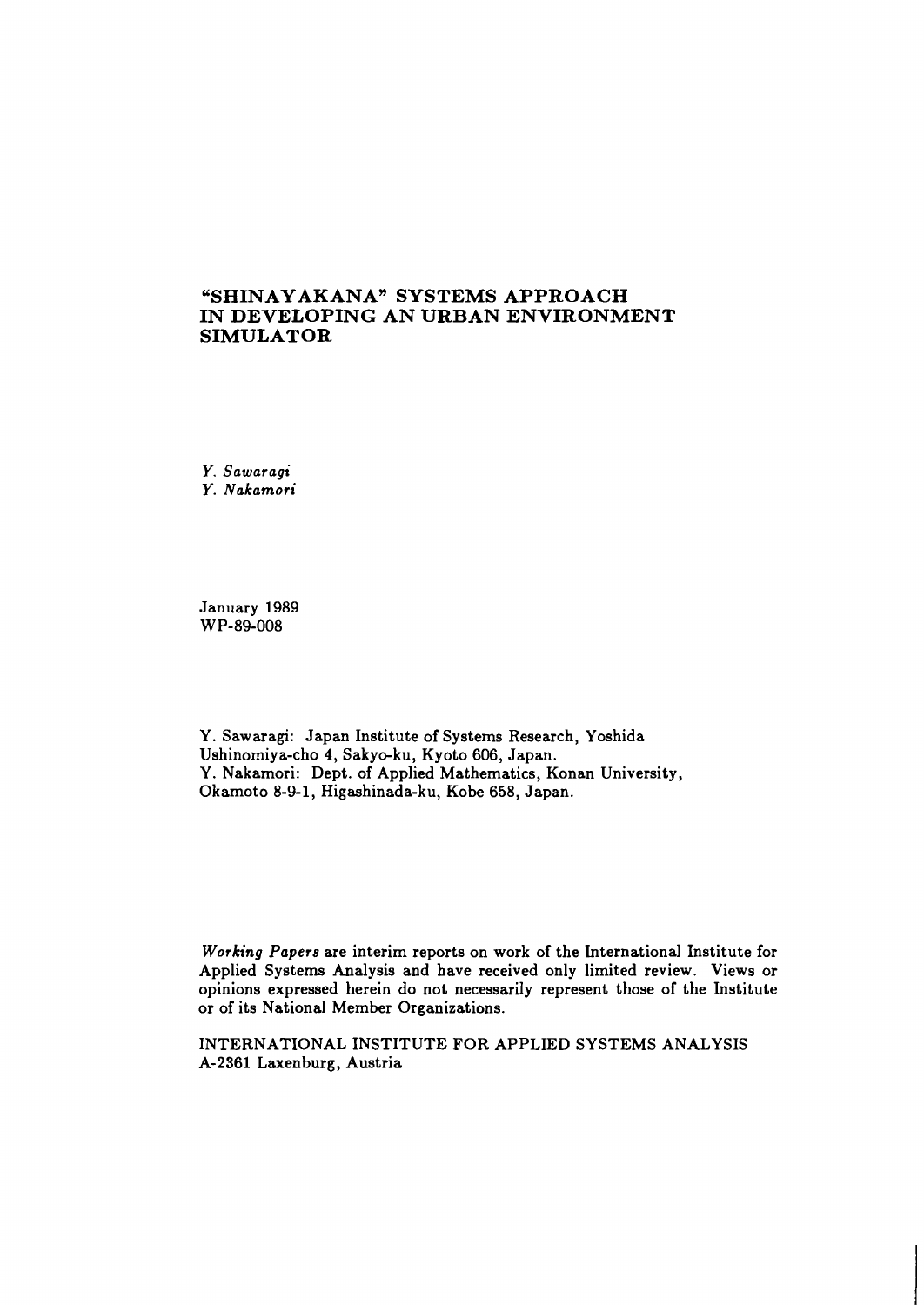### **Foreword**

The subject of Decision and System Sciences is the analysis of complexity of real systems which has reached such a level, that new frameworks for solving modeling, optimization and information processing problems must be developed. One such framework developed by Japanese scientists is the so-called *Shinayakana Systems Approach.* This ap proach assumes that mathematical models and formal tools provide only the *problem solu*ing support. Therefore, the essential parts of the problem solving are the issues of manmachine interaction.

This paper presents the basic ideas of the *Shinayakana System Approach* as well as a practical implementation of this concept in the design of a system for environmental monitoring and decision making.

> Alexander Kurzhanski Program Leader System and Decision Sciences Program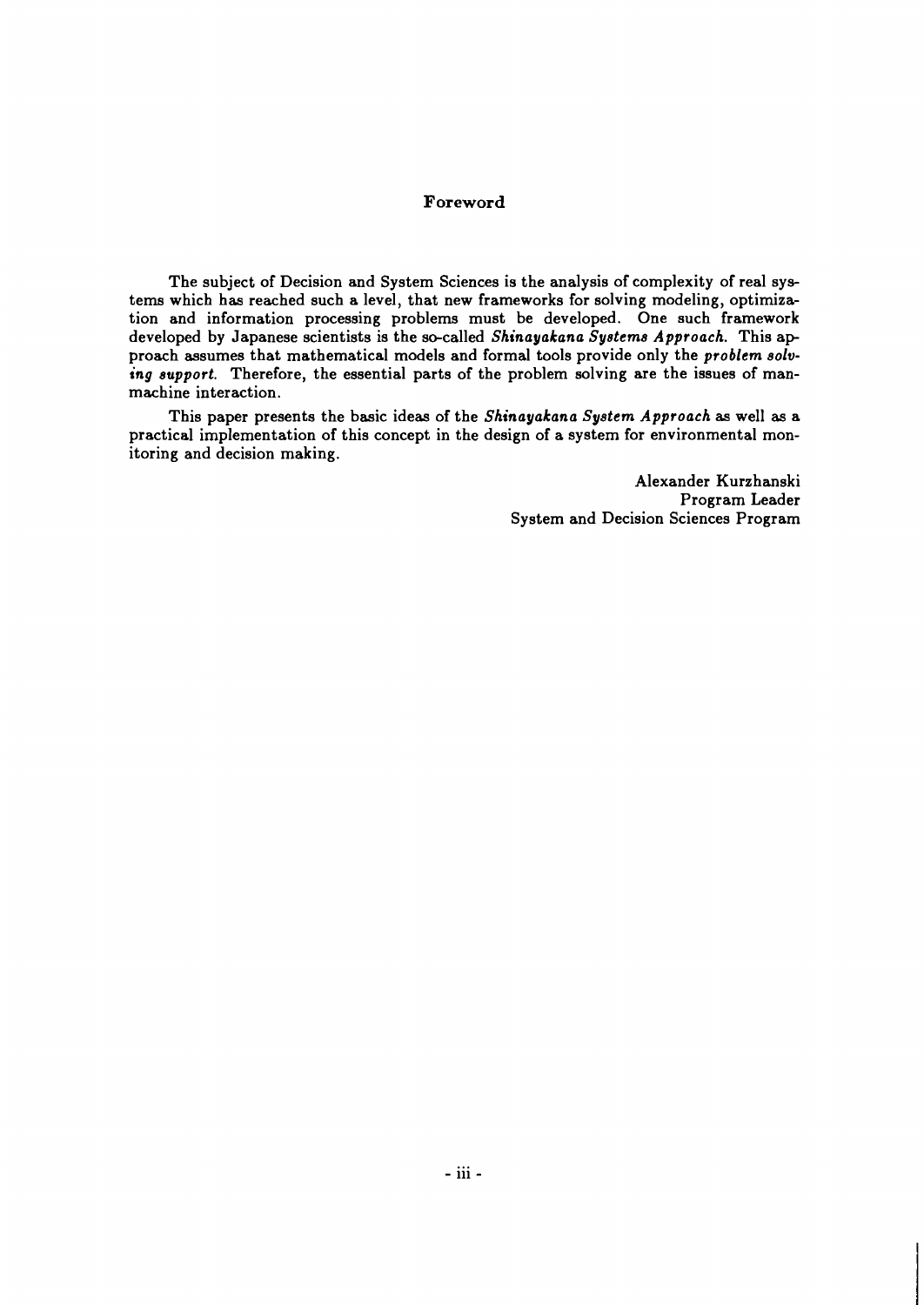# **Table of Contents**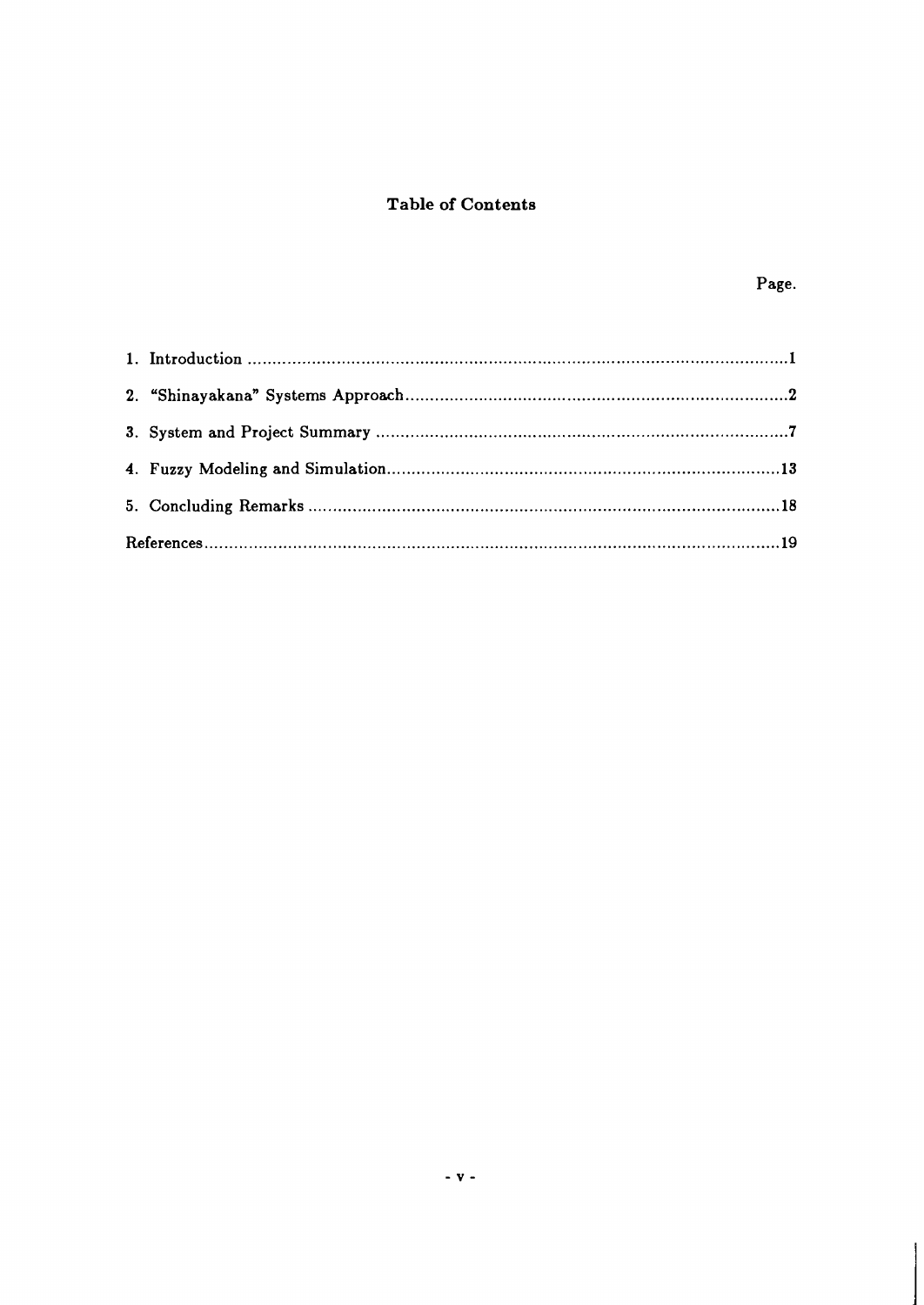## **"SHINAYAKANAn SYSTEMS APPROACH IN DEVELOPING AN URBAN ENVIRONMENT SIMULATOR**

*Y. Sawaragi and Y. Nakamori* 

#### **1. Introduction**

A collaborative research between the Systems and Decision Science Program of IIA-SA and Japan Institute of Systems Research started in April, 1987 under the contracted study agreement; the title of the study is *Interactive Modeling and Decision Support Systems.* One of the primary aims of the collaborative research is to exchange ideas and new advances in computer-aided problem solving systems, including modeling methodologies, interactive optimization algorithms and methodologies on group decision making.

The first meeting was held at IIASA in August 1987 to discuss the directions of our collaborative research. Three executives from Japanese enterprises kindly gave lectures at the meeting on the topics of management decision support systems. In April, 1988, we had the second meeting in Kyoto, Japan, with the participation of more than 100 researchers and practitioners. The main topic was the development of decision support systems in the Japanese industry. Participants from IIASA and other European countries gave lectures on their recent ideas and new findings in this field.

We gathered again at IIASA in August, 1988 for the third meeting entitled New Advances in Decision Support Systems. The topics discussed at the meeting were natural resources modeling and management as well **as** decision support systems in management. This paper is an extended version of the authors' lectures at the meeting. The next sec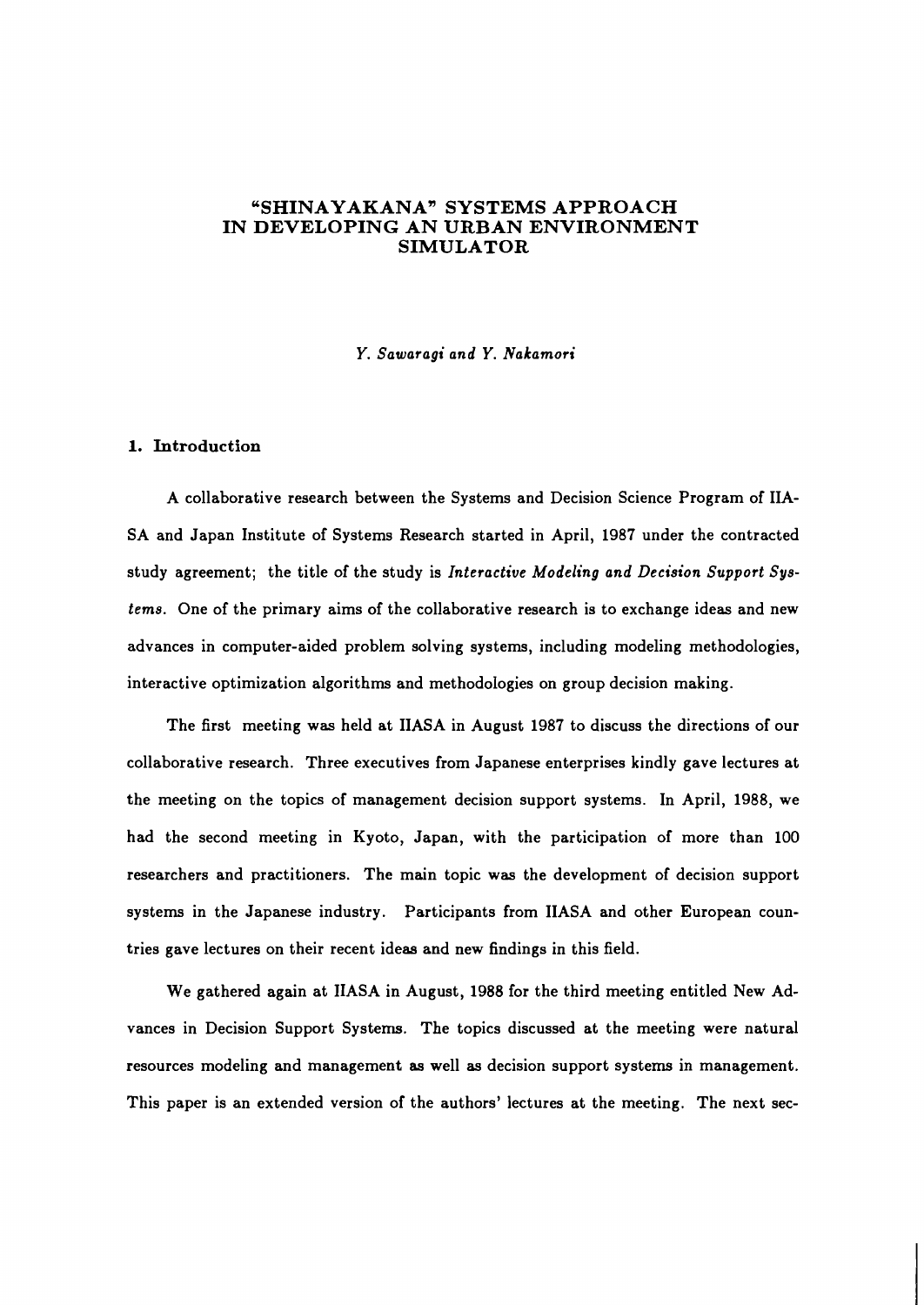tion is related to the philosophy of the first author about systems approach. Then we introduce a project, in which the authors are involved, on the development of an urban environment simulator. The final part is a new development in modeling and simulation using ideas in fuzzy sets theory.

#### 2. "Shinayakana" Systems Approach

The role of systems science is to describe the relation between a system structure and its total attribute. It is the principle of the scientific approach to decompose the ob ject into elements and analize them. Systems science is therefore one of the disciplines of modern science. But unlike other analytical approaches, it puts the emphasis on the relationships between elements rather than elements themselves.

Analysis and synthesis for the object with a small number of elements and weak relationships between them have been done in other disciplines as well. The objects of systems science are those which are complex and systemic. But, great difficulties are always encountered in treating complex objects. Any scientific approach is very weak for complexity!.

Sharp criticisms to the traditional operations research or systems analysis are expressed nowadays by not a little number of researchers. Their main argument is the following. The traditional operations research seeks for an objective explanation of an ob ject by the mathematical language to obtain an optimal solution to the problem. The reality, however, is too complex to allow a unique interpretation. It is usually impossible to reduce the complexity to the one which can be modelled. In many cases, the difference between the reality and its model is unavoidable. Any optimal solution is in danger of being born dead.

Checkland **(1981** and **1983)** points out the common paradigm between traditional operations research, systems engineering and systems analysis, and calls them hard sys-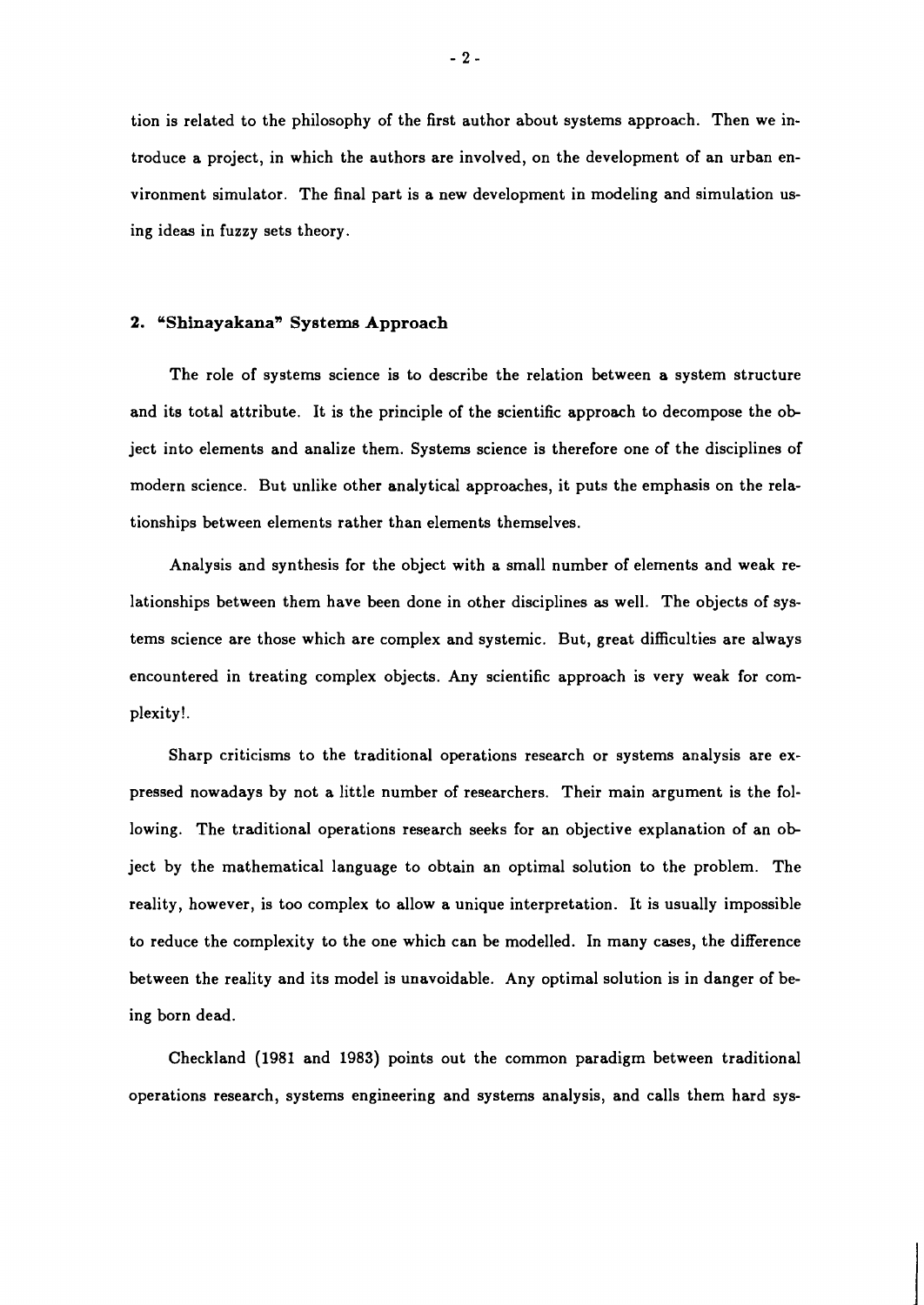tems approaches. According to him, the common paradigm is in the assumption of possibilities that we can recognize or identify the realit by observation and analyze it by the methods in natural science. Under this assumption, he continues, the subjectivity or perception of the observer cannot be treated, and there are limitations in treating the complexity. Originally, Checkland was interested in the applications of systems engineering to social problems. But he recognized the difficulties mentioned above, and then proposed a soft systems thinking which emphasizes the cycle of modification or learning of the relevant people's perception.

There are other criticisms to the traditional systems approaches and proposals of soft systems approaches. Ackoff (1979a and 1979b) expects that the death of operational research is unavoidable unless it gives up the paradigm of predicting and preparing. Beer (1979, 1981, and 1985) advocates the organizational cybernetics to build viable systems models which can adapt themselves to new environments. In the case of Ulrich (1981 and 1983), it is more severe; he criticizes even those soft systems thinking and organizational cybernetics evade the essence of the problem. He insists that the concept of a system should be used in the context of supporting *what to do* while, so far, it has been used for *how to do.* 

It is a matter of common sense that no methodology is applicable to any situation and all methodologies including traditional ones are mutually complementary. Jackson and Key (1984) propose the complementary use of various kinds of systems approaches, classifying them from the points of view of systems and decision makers. After all, we arrive at a common conclusion that soft systems approaches can be used in structuring the problems.

Mathematical systems theory and control theory are of course the members of systems approach. But they seem to be free from the above-mentioned criticism. The main reason is that their objects are engineering systems which have definite objectives and can be modelled. Is this true? Lewandowski and Wierzbicki (1988) observe that although the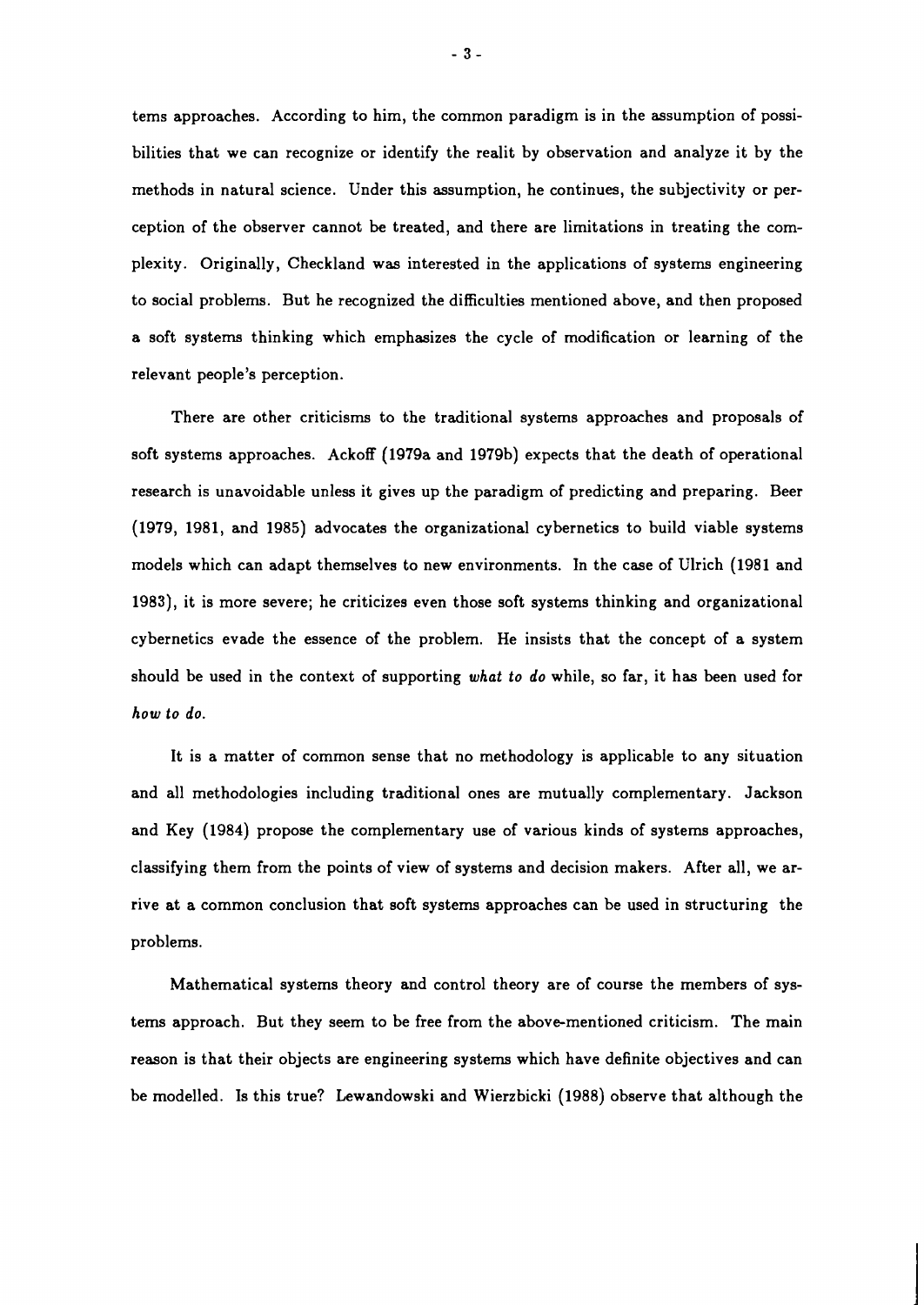initial practical motivation underlying any part of mathematical systems theory is responsible for the basic concepts, the theory still remains a branch of applied mathematics, where the fundamental questions are those of syntactical correctness and completeness of mathematical language; questions of semantic importance are considered valid only in the sense of motivation.

It should be emphasized that the theories should not stop at mathematical idealizations because systems or control theory has physical objects in the real world. But we often face the gaps between theory and applications in testing our assumptions and methods on applications. We should recognize that systems theory and control theory are also facing a crisis. The rise of new types of control methods using fuzzy sets theory or intelligent engineering can be recognized as a critical demonstration toward the traditional control theory. Practitioners surely welcome these soft approaches as long as control theory remains at a mathematical idealization.

The root of this difficulty in applying theory lies in our capability to describe the reality. What is most important is the development of theories suitable for the descrip tion levels. From this point of view, fuzzy controls and controls by expert systems are typical examples. Can we believe the remarkable activities of control or systems theory in the real world if our capability of description is improved? We doubt it!

Every real problem surrounding us has many factors which are interrelated with each other. The problem solving has been greatly indebted to the experts, so far, and and this will be true in the future, too. However, the rapid development of computers and communication devices brings "light and shade" impacts on problem solving. The increase of information enlarges or complicates the problems, and then makes the problem solving more difficult. This is rather a cynical view. But, in fact, problem solving in the real world is far beyond individual competence. On the other hand, the clever utilization of information processing techniques greatly helps the problem solving. All systems ap proaches can play an active part in this direction.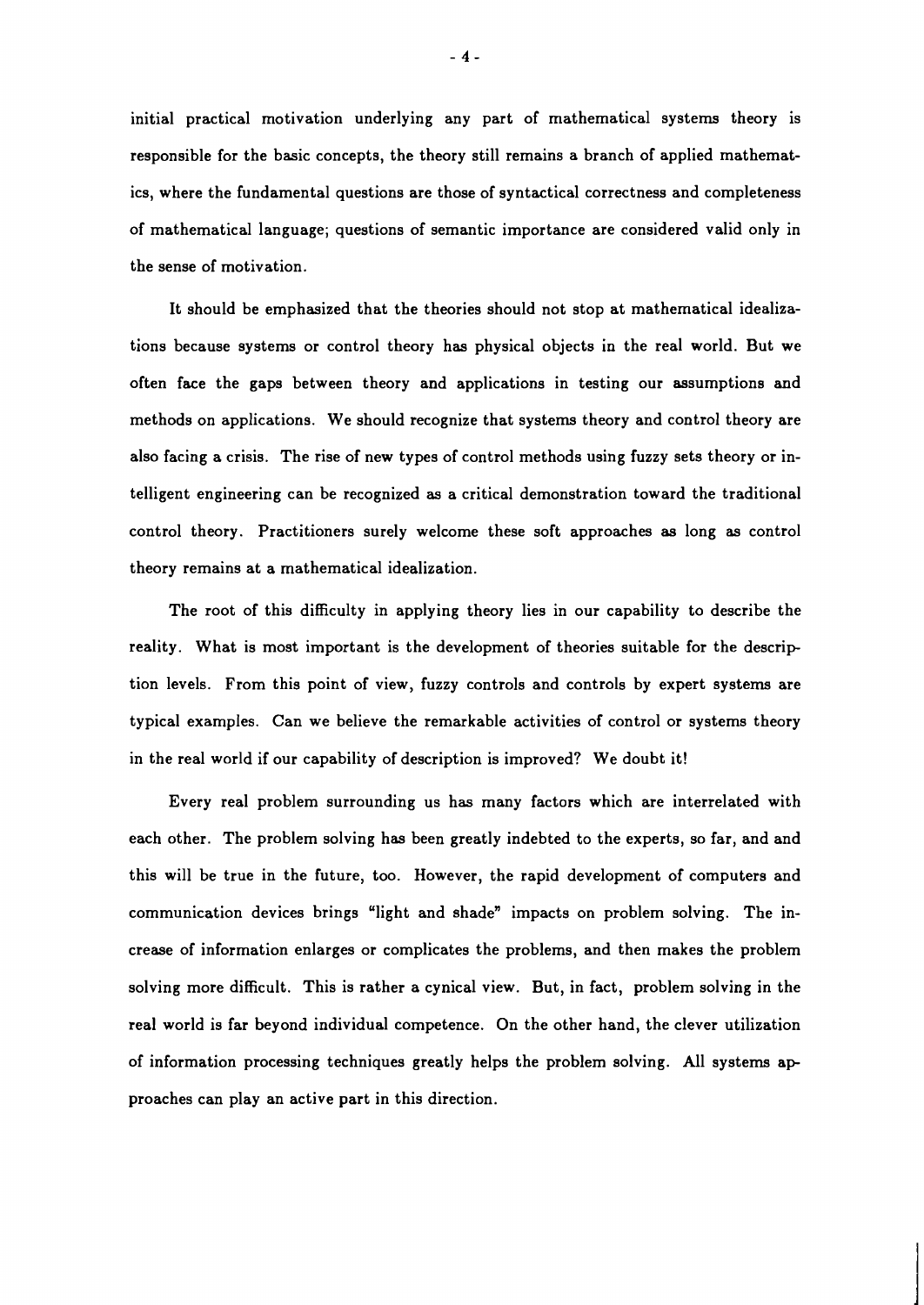The systems analyst provides problem solving tools to the users by analyzing, modeling or optimizing the problem. Here, the most important point is that the systems analyst should be a **coodinator** between tools and users. From this point of view, we would like to emphasize a soft approach which harmonizes the human judgment and the ability of the computer. The main feature of this approach lies in the **intervention** of human beings in every phase of the problem solving.

We name this approach **Shinayakana Systems Approach.** 'Shinay akana" is an adjective in Japanese; it does not correspond to any English word. The meaning is something between hard and soft, or it contains the meanings of both hard and soft. The main point is how to use methods or tools developed for well-defined systems when we have to manage ill-defined systems. The Shinayakana Systems Approach is something more than just a mathematical approach. It is an important attitude when we treat real problems. Let us imagine the tree of a willow; better to bend that to break!

Shinayakana Systems Approach never makes light of mathematical methods and models, but limits them to playing the role of problem solving support only. We should always keep it in mind that any precise models of reality will never incorporate all human concerns. Therefore, an essential part of problem solving are the issues of personcomputer **interaction.** 

Models should be built interactively, involving not only analysts but also domai experts and decision makers. Their perceptions of the problem, the relevant data and the model validity should be taken into account in model building so that the model can express their goals and preferences definitely and correctly. The interaction is essential at the decision stage as well, and it should be dynamical. We quote its reason from Lewandowski and Wierzbicki (1988) that human decision makers typically learn when using a decision support system, and we cannot assume that a decision maker comes to the system with fixed preferences. The interaction should be designed carefully only to support the thinking process of decision makers; it should not be a set of leading questions.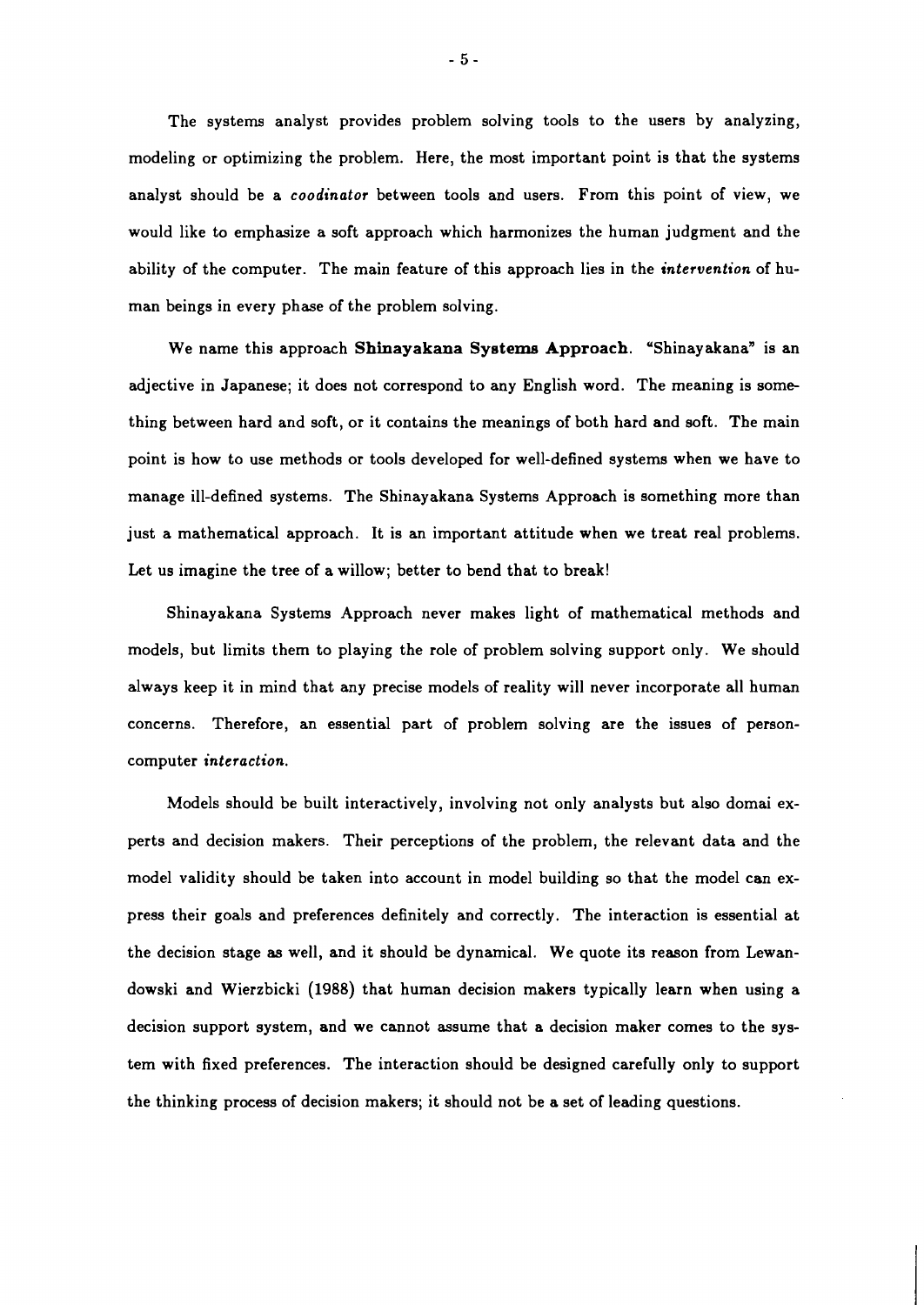In order to make good use of interaction, the support system is required to be *intelli*gent. A problem solving support system should have a working area in a knowledge base subsystem. Frameworks of dynamical knowledge utilization should be designed so that we can not only retrieve data or knowledge, but also acquire or modify them interactively. The mechanism of knowledge aquisition has two aspects: one is knowledge recognition from the knowledge base or decision support environment, the second is knowledge association by the communication with knowledge base systems.

At the modelling stage, a model is identified partly and stepwise associated with mental models for the object and the knowledge in the support system. The registered knowledge for modeling support can be improved both in quality and quantity by the results of data analysis or by the users' perceptions. At the decision stage, the knowledge base system should suggest the objectives of optimization or the order of priority in constraints. New knowledge can be obtained by considering the gaps between the target and actual plan, or the feasibility and effects of the plan.

The third assertion of Shinayakana Systems Approach is that the problem solving should be carried out in an interdisciplinary fashion. Here again we can quote the opinion of Lewandowski and Wierzbicki (1988) that the new factor in contemporary systems analysis is the realization that certain methodological principles and mathematical tools can be applied to systems in a multidisciplinary fashion.

In the following section we will introduce a big experiment of developing a support system to predict environmental problems in the early 21st century in Japan and to find effective policy alternatives. This problem is obviously far beyond the capabilities of individual disciplines as well as individual researchers. This project involves more than 100 researchers in the various fields. A small core group is developing a computer system while others are investigating the problems and gathering information and knowledge.

In short, the features of Shinayakana Systems Approach are three "I's", that is, Interactive, Intelligent and Interdisciplinary. These are quite natural manners in solving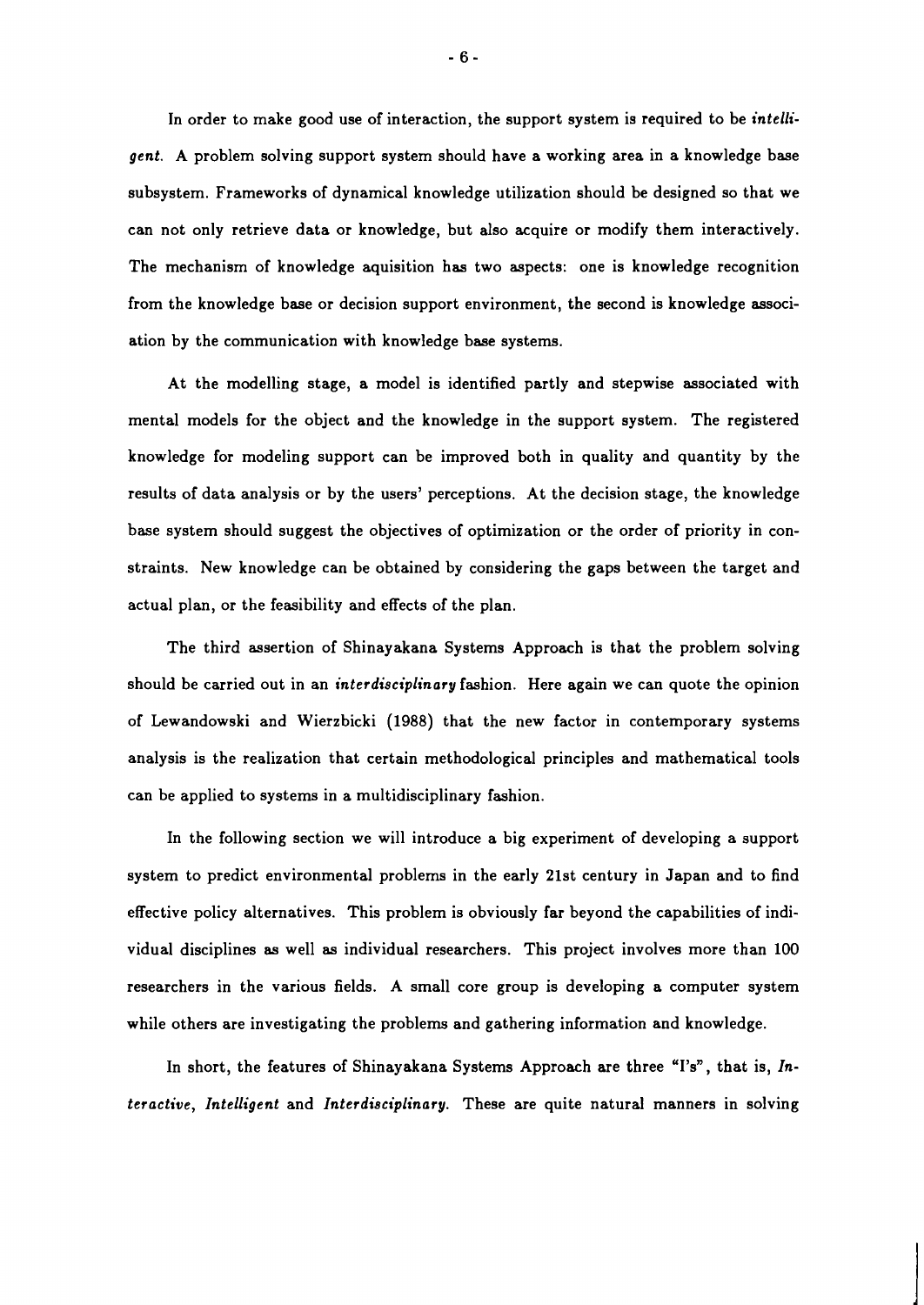modern problems. But we hardly fulfill natural things. How can we realize the three "I's"? Shinayakana Systems Approach has references to the researcher's attitude. They are summarized by three "H's":

- Honesty in modeling the reality.
- Humanity in designing support systems.
- Harmony of the research group.

#### **3. System and Project Summary**

**Background.** The hard period of pollution in Japan was from the last half of the 1950's to the end of the 1960's. The basis of present environmental policies was established during that period. However, as the renovation in socio-economical background and national consciousness, the structure of environmental problems has changed to a great extent. Corresponding to these trends in our society, we are planing to find new environmental policy alternatives which should be different in quality from those established in 1960's.

The key words of the fundamental tide in our society are maturity, urbanization, computerization, internationalization, aging society, etc. These must give various kinds of impacts on our environment. To find new environmental policy alternatives, we have to predict these social changes and their impacts on our environment as precisely as possible. More concretely, our task should include:

- selection of important objects among a wide variety of factors;
- identification of convincing model structures by the limited data; and
- prediction of long-term trends under uncertain circumstances.

Obviously, these are beyond the capabilities of individual researchers, and the traditional analytical methods are not adequate for dealing with these problems.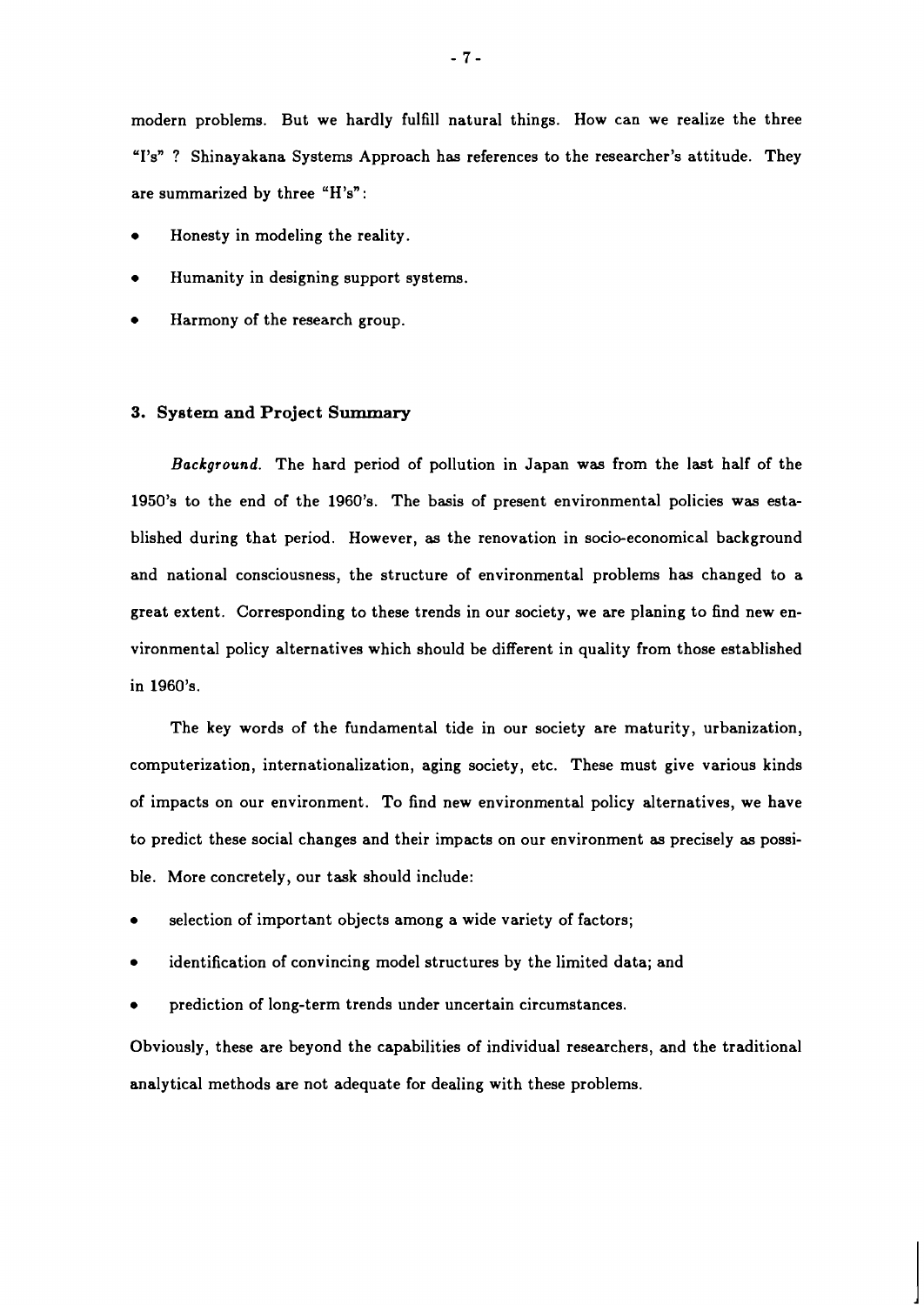Our society is developing continuously. We cannot suppose that the future situation will be the same as the past. Therefore, in principle, it is impossible to predict our future based only on the past data. Our main effort should then be concentrated on collecting and utilizing the knowledge or judgement or a variety of domain experts. For this purpose, we are developing a computer system for long-term simulation and policy analysis support based on available information and knowledge of domain experts.

*Design Principle.* The aim of the computer system that we are developing is the systematic support of a series of tasks form systems analysis to policy analysis by an integrated utilization of knowledge or judgement of domain experts and the available numerical data. The system is planned to be used for:

- identification fo the socio-economical trends of the time span of 10 or 20 years.
- prediction of the impacts of these trends on our environment under the assumed scenarios, and which may influence those scenarios.

Two main mechanisms in our system are:

- the flexible knowledge data management; and
- the interactive functions for person-computer dialogue.

The knowledge base system accumulate and manages knowledge data from various kinds of domain experts systematically, and carries our unification or inference using that knowledge data. The interactive functions are designed so as to reflect the judgement of experts throughout the total process from systems analysis to policy analysis.

*System Structure.* According to the aim and design principle mentioned above, we have designed an environmental policy analysis support system which consists of the following three parts:

- the knowledge-information system,
- the modeling support system, and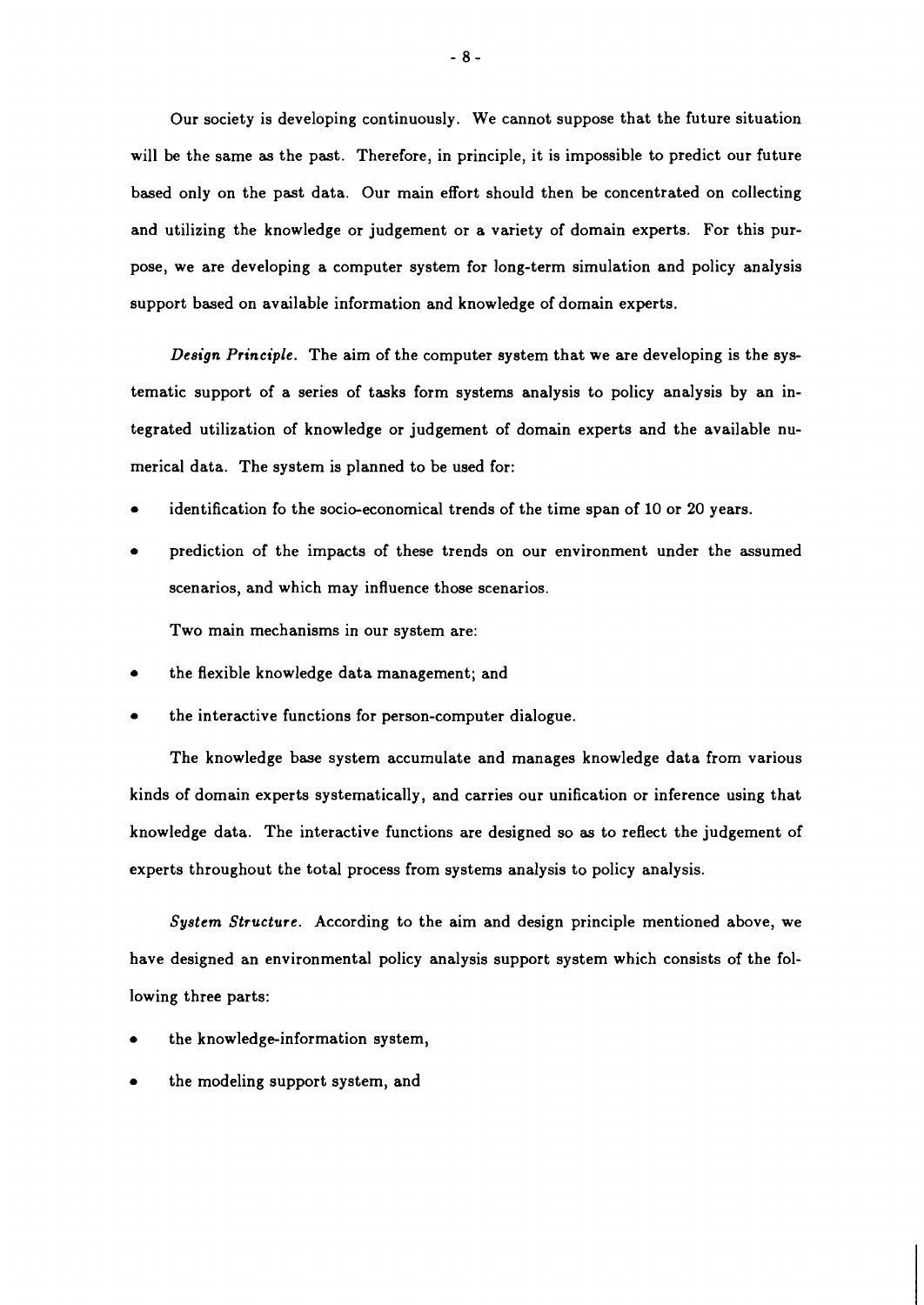#### the long-term simulator.  $\bullet$

The knowledge-information system manages both knowledge and numerical data systematically, and retrieves and displays those data immediately as requested in some understandable forms. The modeling support system assists model building by using numerical data and our mental images. The long-term simulator predicts the future environment by using the models and knowledge under some assumptions of scenario variables. Many experts can participate in long-term simulation, looking at the outputs of computers which are displayed on a large screen.

The basis of knowledge-information system was developed at the National Institute for Environmental Studies, the Environment Agency of Japan, as a data base mangement system, and has expanded its functions to manage the knowledge base. The development of other two systems, the modeling support system and the long-term simulator, were originally planned at the same institute as well. The authors have been involved as project members in developing these two systems and in designing the total long-term environment simulator.

The authors main roles are the design and implementation of the modeling support system and the model base system. Therefore, in this paper, we will describe these parts of the total system mainly. The present stage of the system development is the following. We completed the implementation of the knowledge-information system on the Sun work station connected with the VAX **8550;** the former is used for the person-computer interaction and the latter is used for the data storage. The other two systems were also developed, but implemented on the microcomputer; the conversion to the Sun station is now carrying on.

*Numerical Data Base.* The numerical data stored in our data base system on the VAX 8550 are related to socio-economical and environmental domains. The time series data of the last **20** years are classified into about **200** series of international data and more than **800** series of national data. The latter is further classified into **570** series of prefec-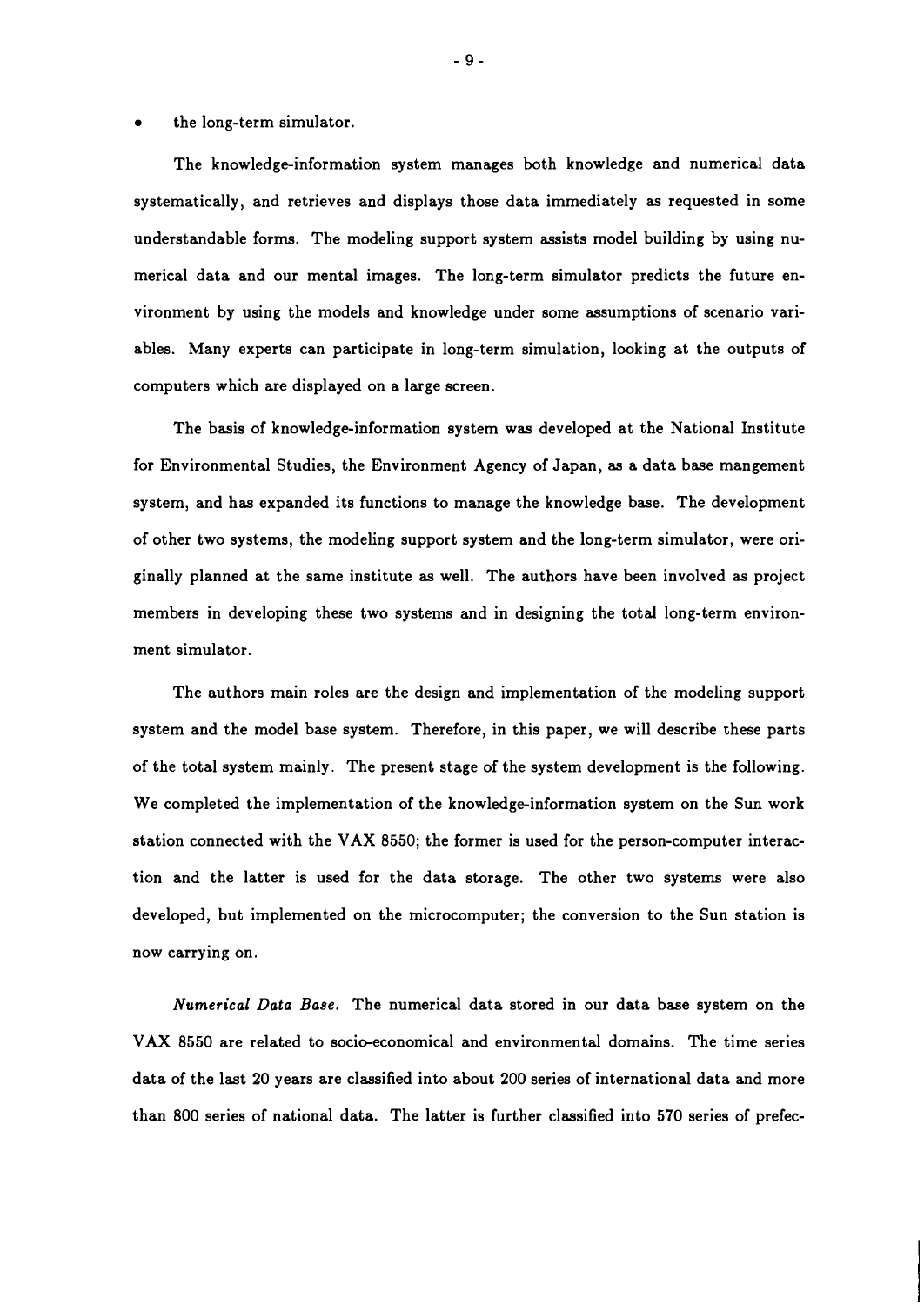tural data and 250 series of municipal data. This data can be easily retrieved and displayed in the form of graphs such as maps or scatter diagrams by the knowledgeinformation system. The numerical data base is also accessed by the modeling support system when developing statistical models.

Knowledge Data **Base.** A knowledge data in the knowledge base consists of a proposition, its inference process, background, evaluation, and information sources. The knowledge-information system can already carry out the inference using those knowledge data and show interconnections between propositions in the form of directed graphs. After implementing out modeling support system, we will be able to access the knowledge base from the modeling support system when thinking about relationships between variables and developing submodel structures.

The knowledge source to our system has been identified with the research results of a big project granted by the Ministry of Education of Japan. The title of the project is Systematic Urban Environmental Planning. The project started in 1987 and possible lasts for six years. More than 100 researchers and experts are involved in this project: they are system engineers, urban engineers, economists, jurists, chemists, biologists, meteorologist, psychologists, sociologists, etc. The research group is divided into the core group and eight subgroups corresponding to each special theme of urban environment.

One of the authors of this paper has been a memberr of the core group and asked to summarize the total research products and put them into the knowledge base on the computer. Therefore, we have a very nice opportunity to use a wide range of upto-date knowledge and information, which include:

- juridical problems or existing policies and their effectiveness,
- relationships between environmental or sociological factors and the comfortness of urban life,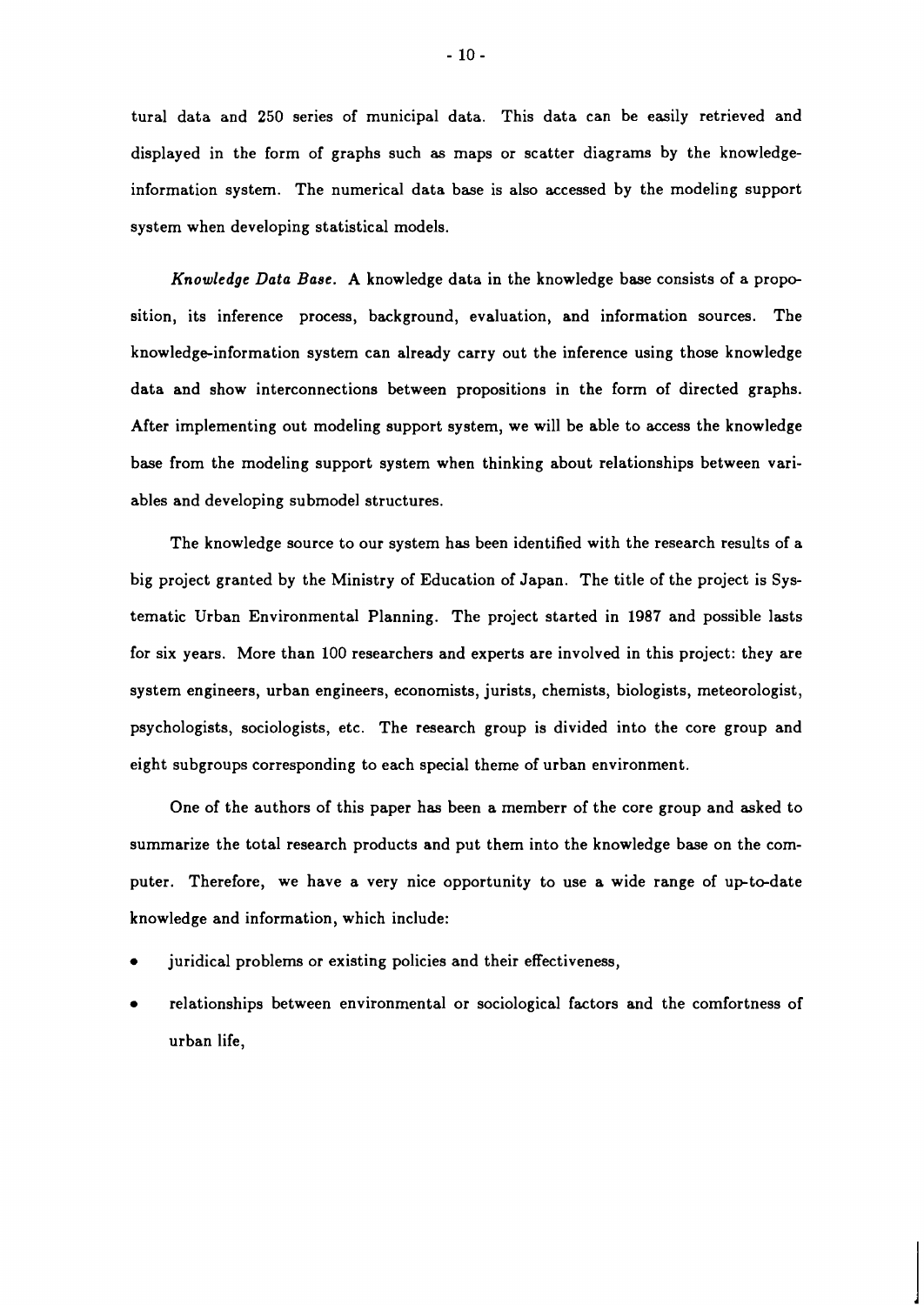- resource waste cycle and water resource recycle,
- impacts of the changes in land use on the urban environment,
- impacts of the urban traffic on the air and noise pollution,
- impacts of human activities on the urban ecosystem,
- impacts of high-rise and high-density resident on the human health,
- methods for observation and evaluation of environmental factors, and
- possible changes in our urban life.

Model Base. The models are embedded in the if-then format, i.e., each submodel corresponds to one rule. Three types of models are considered:

- statistical inference type,
- fuzzy inference type, and
- scenario inference type,

depending on the available information and knowledge.

The rule corresponding to a submodel of the statistical inference type is described as follows:

[rule i] if  $x_1$  is  $A_1^i$  and  $x_2$  is  $A_2^i$ , ..., and  $x_m$  is  $A_m^i$ ,

then 
$$
y_j^i = c_{j0}^i + \sum_{k=1}^m c_{jk}^i x_k
$$
,  $j = 1, 2, ... n$ .

Here,  $x_j$  's are input variables.  $A_k^j$  's are fuzzy variables.  $y_j^i$  's are the outputs of the i-th rule. The coefficients of linear models  $c_{jk}^i$  's are estimated by statistical methods. For given inputs  $x_i^o$  (i=1, 2,...m), the prediction of the output variable  $y_j$  is calculated by

$$
y_j^* = \sum_{i=1}^p w^i y_j^i / \sum_{i=1}^p w^i, \quad w^i = \prod_{k=1}^m A_k^i(x_k^o)
$$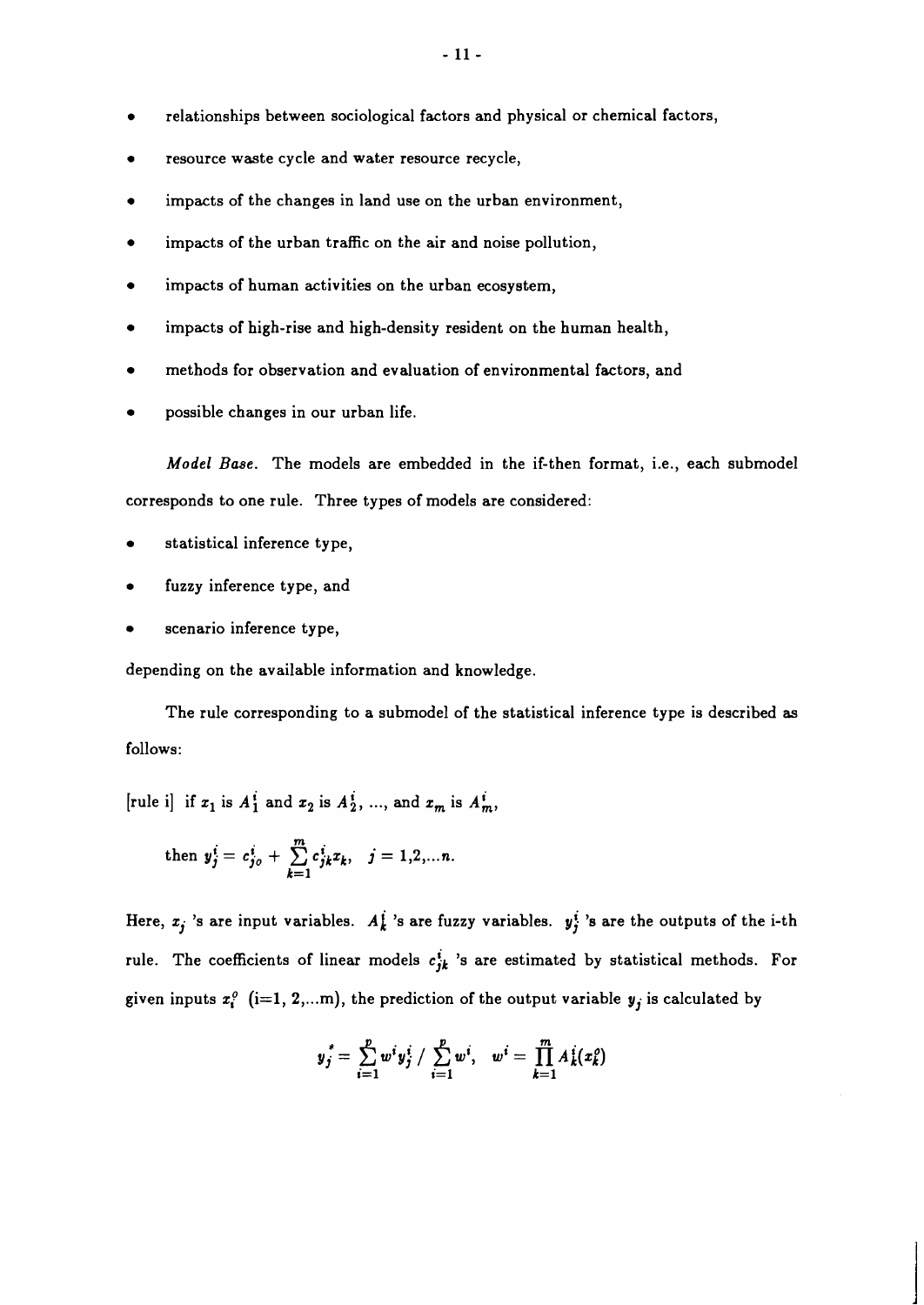where p denotes the number of rules fired, and  $A_k^i(x_k^o)$  is the membership grade of  $x_k^o$ .

The details of modeling and simulation for this kind of models will be given in the next section. Especially, a new simulation technique for reasonable scenario input and interpretation of the model behaviour will be suggested.

The rule for a second type model, the fuzzy inference type, is expressed as follows:

[rule i] if 
$$
x_i
$$
 is  $A_1^i$  and  $x_2$  is  $A_2^i$ , ...,

- and  $x_m$  is  $A_m^i$ ,
- then  $y_1$  is  $B_1^i,..., y_n B_n^i$ ,

where  $B_j^i$  's are also fuzzy variables. For the given inputs  $x_1^o, x_2^o, \ldots, x_m^o$ , the truth value of the premise of the i-th rule is defined by

$$
w^i = \prod_{k=1}^m A_k^i(x_k^o).
$$

and the combined membership function  $B_j^*(y_j)$  for each output variable  $y_j$  is defined by

$$
B_j^{\star}(y_j) = \sum_{i=1}^p w^i B_j^i(y_j) / \sum_{i=1}^p w^i
$$

Finally the prediction  $y_j^*$  is given by

$$
y_j^* = \int y_j x B_j^*(y_j) dy_j / \int B_j^*(y_j) dy_j.
$$

One can first calculate the center of gravity  $\bar{y}_j^i$  in each rule, then compute the estimate of  $y_j$  as the weighted sum of  $\bar{y}_j^i$  's by  $w^i$ .

The essential point in developing this kind of models is the division of data space into fuzzy subspaces. Good divisions are also required in constructing premises for the first type of models. We developed a clustering technique with a new measure of data division, using the graphical information of the clustering process. This technique and the corresponding computer software will be introduced in the following section.

The third type models are described by the usual production rule. Among the knowledge stored in the knowledge base, we choose propositions with high confidence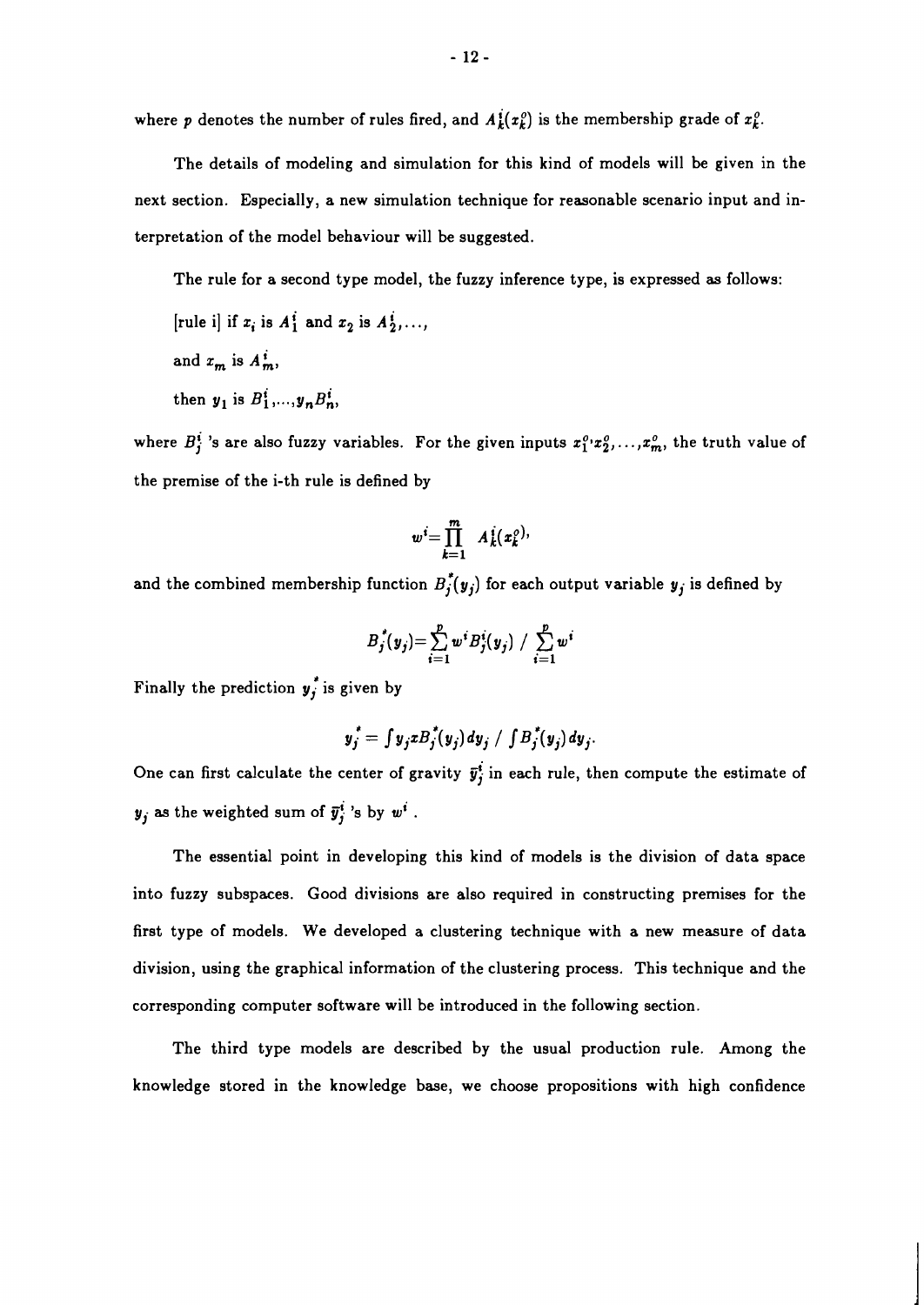which can be written in the if-then format. This type of model is very important for future prediction because we cannot predict the results of something which did not occur in the past. We therefore greatly expect the success of the research project mentioned before.

The issue of system synthesis, simulation or optimization using the total model are open to argument in our group. This paper treats the modeling and simulation of the first type models only in the next section.

#### **4. Fuzzy Modeling and Simulation**

A computer software named IMSS (Interactive Modeling Support System) has been developed for modeling and planning of complex, large-scale systems (Nakamori et al, 1985; Nakamori and Sawaragi, 1987; Nakamori, 1987a). The system integrates structural and statistical modeling methods with advanced graphic techniques that facilitates person-computer communication and interpersonal communication. It has been already successfully applied to the modeling of some concrete problems (Walsum and Nakamori, 1985; Nakamori, 1987b).

The modeling process when using IMSS is divided into three stages:

- determination of a class of models,
- investigation of the model structure, and
- validation of the model.

The initial information required as input is the set of variables with measurements and the casual dependences between variables. The final product of IMSS is a system model in terms of linear equations; but using the facility of data transformation, we can build nonlinear or dynamic system models.

Although IMSS is a powerful tool for system structuring and linear modeling, the success of modeling depends heavily on the capability and experience of the individual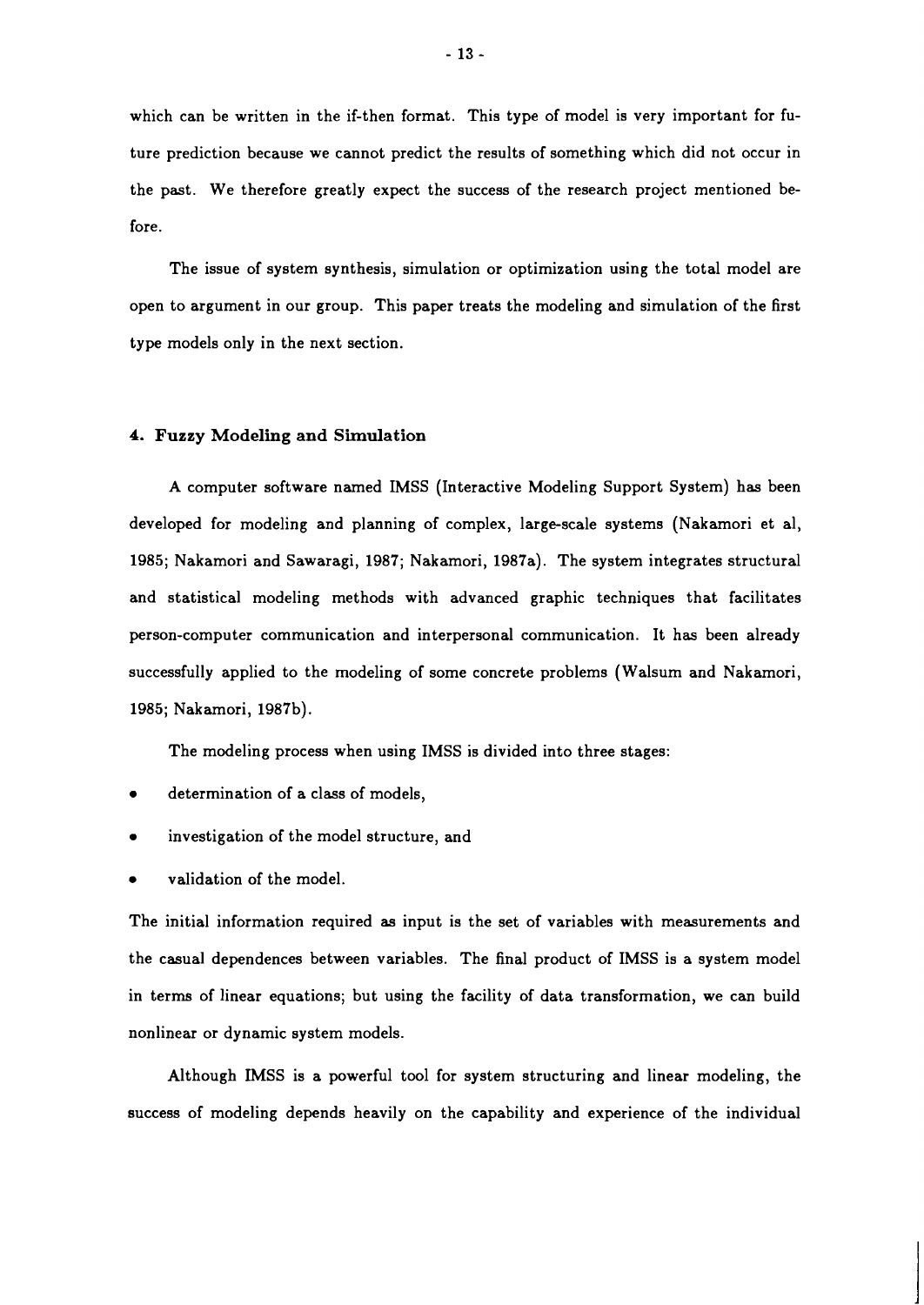modeler. To break through this difficulty, we are studying from two aspects: one is the design of an intelligent environment for the system IMSS (Nakamori et al., 1988), the other is the application of fuzzy set theory in system modeling and simulation. The latter is the topic in this section.

Three facilities have been developed to assist the modeling by IMSS: they are the *visual clustering supporter* (VCS), the *controlled fuzzy simulator* (CFS), and the *knowledge model builder* (KMB). The first one is used for the stepwise least square modeling with a visual clustering technique to obtain nonlinear models consisting of a set of rules. The others are used for the visual simulation with a scenario input controller, and the interpretation of simulation results. The process of total modeling and simulation using these facilities consists of the following five stages:

- Stage 1: Model building by IMSS, using all data. If a good model is obtained, then go to Stage 4.
- Stage 2: Data division by Visual Clustering Supporter (VCS)
- Stage 3: Submodel building by IMSS, using divided data. If good models are not obtained, then return to Stage 2.
- Stage 4: Scenario analysis by Controlled Fuzzy Simulator (CFS).
- Stage 5: Simulation interpretation by Knowledge Model Builder (KMB).

#### *Fuzzy Modeling.*

Fuzzy Modeling (Takagi and Sugeno, 1985; Sugeno and Kang, 1986) has an ability to express nonlinearities of complex systems. It consists of structure and parameter identifications in the premises and consequences, respectively. The identification of the consequences is the same **as** the usual linear modeling. A fuzzy rule expresses an inputoutput relation on a fuzzy subspace defined in a premise. The main problem in fuzzy modeling is how to divide the input space into fuzzy subspaces. This paper proposes a visual and stepwise clustering technique to obtain fuzzy subspaces.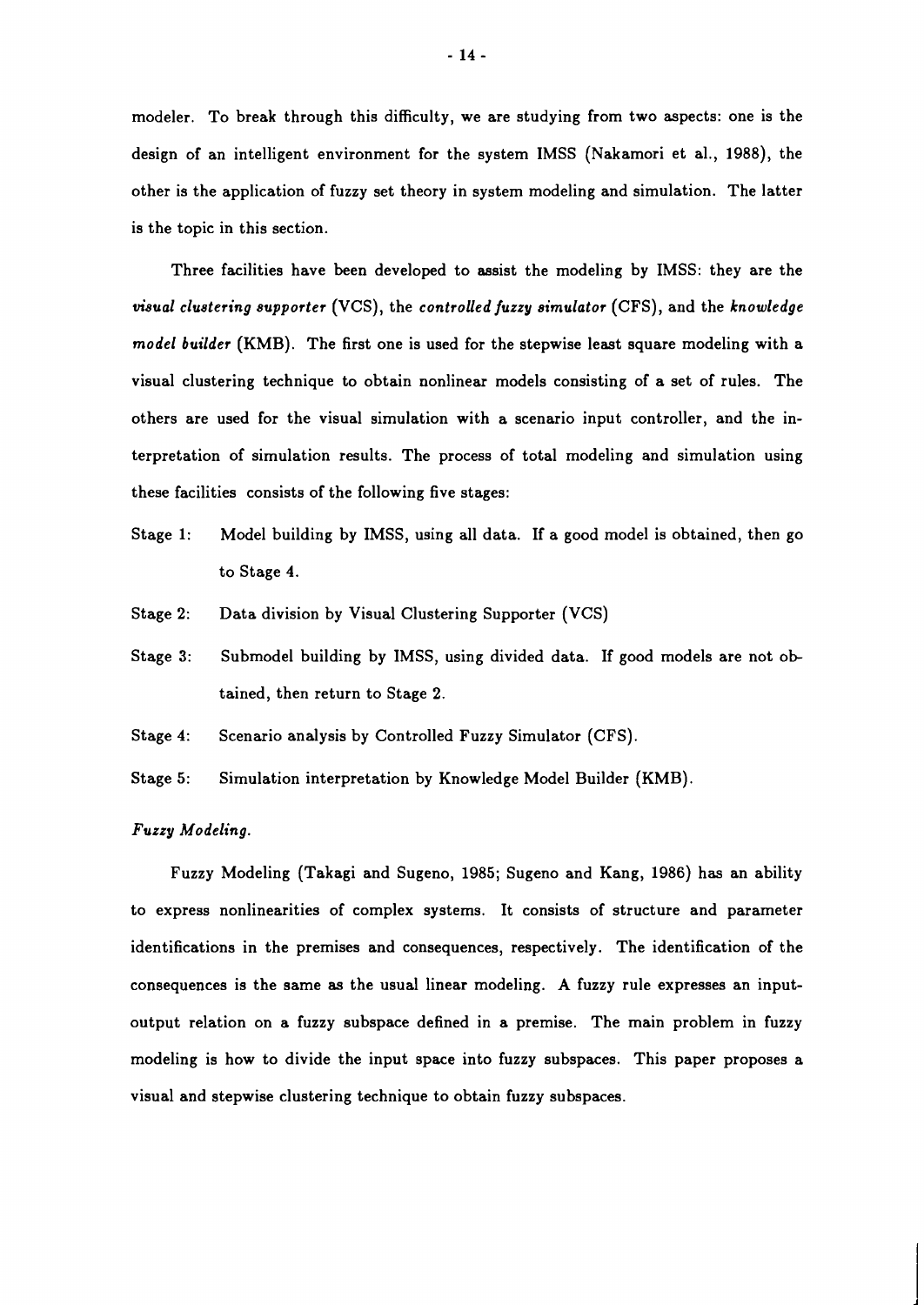The process starts with the calculation of the degrees of data division which will be defined later. Let  $x_1, x_2, \ldots, x_m$  be the input variables, and  $S_i = x_{i1}, x_{i2}, \ldots, x_{in}$  the sequence of standardized data for variable  $x_i$ . Identify  $\overset{\alpha}{=}j=(x_{1j,}x_{2j,...x_{mi}})$  with a point in the mdimensional Euclidean space, which corresponds to the j-th data set for all input variables, and let  $S = -1, =2, \ldots, =n$ .

Divide the set  $S_i$  into two subsets  $A_i^1$  and  $A_i^1$  by using the Ward method clustering, and correspondingly divide S into  $A^1$  and  $A^2$  by the following formula:

$$
x_{ik} \in A_i^j \longrightarrow \frac{\alpha}{k} \in A^i, j=1, 2, k=1, 2, ..., n.
$$

Now we can define the *degree of data division* with respect to  $x_i$ :

$$
d(x_i) = \frac{n_1 \cdot n_2}{n_1 + n_2} ||m_1 - m_2||^2
$$

where  $n_j$  is the number of elements in  $A^j$   $(j=1,2)$ , and  $=j$  is the center of gravity of the elements in  $A^j$  (j=1, 2).

The decision of data division is done by taking account of these degrees of data division and looking at two-dimensional scatter plots which show the divisions of data of other variables. Then, for divided data spaces, two submodels are built by using the system IMSS. It we are satisfied with the submodels, then we calculate the membership functions for each fuzzy subspace, assuming the shape of function as a trapezoid. Otherwise, we repeat the process of clustering and modeling to obtain further divisions of the data space and to build submodels.

It is dangerous to determine data divisions only by a criterian. We carefully look at scatter diagrams to see how the data spaces are divided. By using the system VCS, we can choose a variable with a large degree of data division, which divides the data space well. Moreover, in the clustering process of VCS, we can divide or merge clusters by force.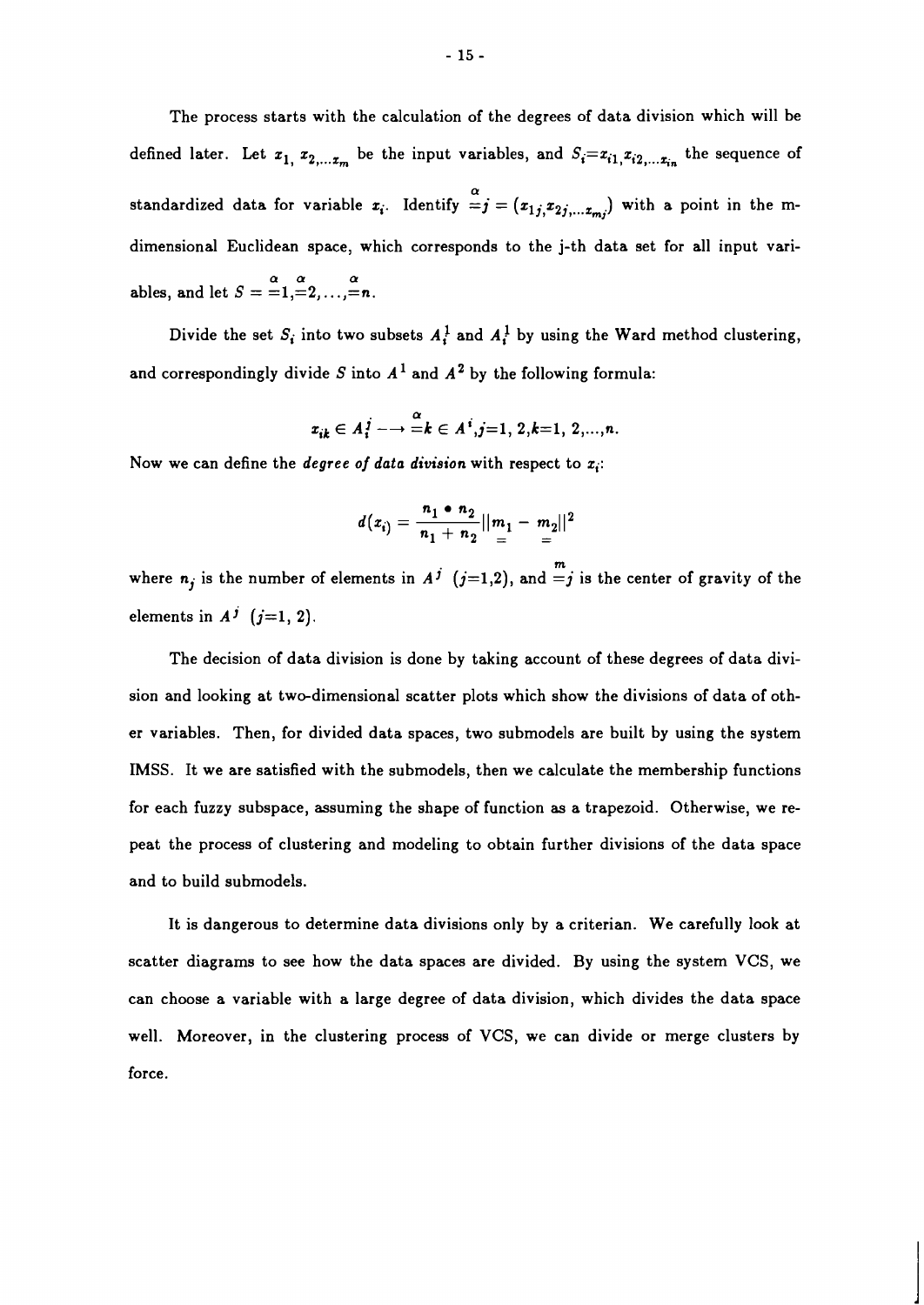**Fuzzy Simulation.** 

Since the input variables are not necessarily independent, we should carefully assume scenario values in simulation. First the membership functions of input variables to divided fuzzy subspaces should be identified. For example, choose a trapezoid with height **1** in the range between the first and third quartiles of the data set and  $1/2$  at the maximum and minimum data points. Denote by  $A_j^k(x_j)$  the membership function of  $x_j$  to the k-th fuzzy subspace  $A^k$ .

Now let us introduce the *input admissible function*  $w_j(x_j)$  for the input variable  $x_j$ ( $j=1,2,...,m$ ). Its initial setting is defined by

$$
w_j(x_j) = \frac{1}{P} \sum_{k=1}^P A_j^k(x_j), \ \ j=1,2,...m
$$

where p is the number of fuzzy subspaces. If we determine scenario values for some input variables  $x_i$  's, then the input admissible functions of other input variables are modified as follows:

$$
w_j(x_j) = \sum_{k=1}^p w^k A_j^k(x_j) / \sum_{k=1}^p w^k, \quad w^k = \prod_i A_i^k(x_i^0)
$$

where  $x_i^0$  denotes the fixed scenario value for variable  $x_i$ , and the product is taken over the variables whose values are fixed.

Looking at these functions, we set scenario values for some important variables. For the input variables whose scenario values are not determined, the random numbers are generated within their admissible ranges in which the input admissible functions are positive. Thus, a simulation is carried out by fixing scenario values for some input variables and generating random inputs for other variables within their admissible input ranges.

Now let us introduce the level and scatter degree of scenario values. Let  $m_i$  and  $\sigma_i$ be the sample mean and standard deviation of the data set for variable  $x_i$ . Let L be an integer and *s* a positive real number, and let  $\Delta_i=2s\sigma_i/L$ . Define the *level of scenario*  $L(x_{ij})$  of the scenario value  $x_{ij}$  of the variable  $x_i$  by the following formula: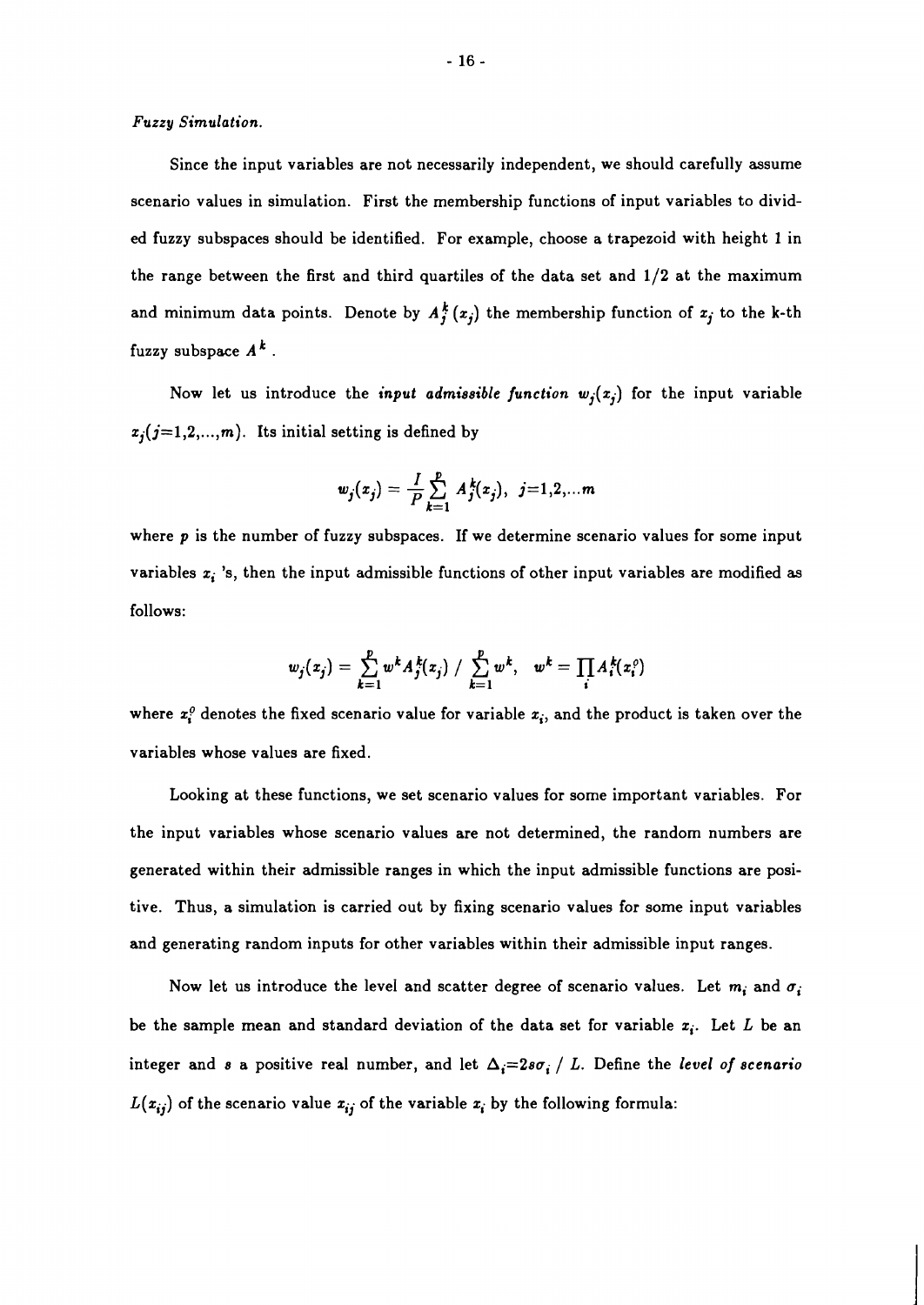$$
m_i - s\sigma_i + (k-1)\Delta_i \leq x_{ij} < m_i - s\sigma_i + k\Delta_i \rightarrow L(x_{ij}) = k
$$

where *k* is an integer in the range [I.L.]. Define the *average level* and *scatter degree* of scenario values of input variable  $x_i$  in a simulation run as follows:

$$
L_i = \left[\sum_j w_i(x_{ij}) L(x_{ij}) / \sum_j w_i(x_{ij}) + 0.5\right]
$$
  

$$
S_i = \left[\sum_j w_i(x_{ij})\left\{L(x_{ij}) - L_i\right\}^2 / \sum_j w_i(x_{ij}) + 0.5\right]
$$

where  $[x]$  denotes the greatest integer not exceeding  $x$ .

Let  $y_{ij}$  be the estimate of variable  $y_i$  by the fuzzy model with a set of scenario values  $z_{1j}, z_{2j}, \ldots, z_{mj}$ , and let  $L(y_{ij})$  be the *level of estimate* that is defined in the same way as for  $L(x_{ij})$ . Let us introduce the *confidence factor* of the estimate  $y_{ij}$  as follows:

$$
C(y_{ij}) = \prod_{k=1}^m w_k(x_{kj})
$$

Define the *average level* and *scatter degree* of estimates of output variable *y,* after a simulation run **as** follows:

$$
L_i = \left[\sum_j C(y_{ij}) L(y_{ij}) / \sum_j C(x_{ij}) + 0.5\right]
$$
  

$$
S_i = \left[\sum_j C(y_{ij}) \left\{L(y_{ij}) - L_i\right\}^2 / \sum_j C(y_{ij}) + 0.5\right]
$$

After a simulation run, we obtain a knowledge model by **KMB,** like **as** 

If  $x_i$  is level  $L_i$  and  $x_j$  is level  $L_{j,\ldots,j}$ 

then  $y_p$  is level  $L_p$  and  $y_q$  is  $L_{q,...,r}$ 

The variables in the premise are those ones whose scenario values are fixed during the simulation run, and the variables in the consequence are those ones whose scatter degrees are less than a designated value. Note that some input variables can be included in the consequence; which corresponds to the use of fuzzy inference using the input admissible functions.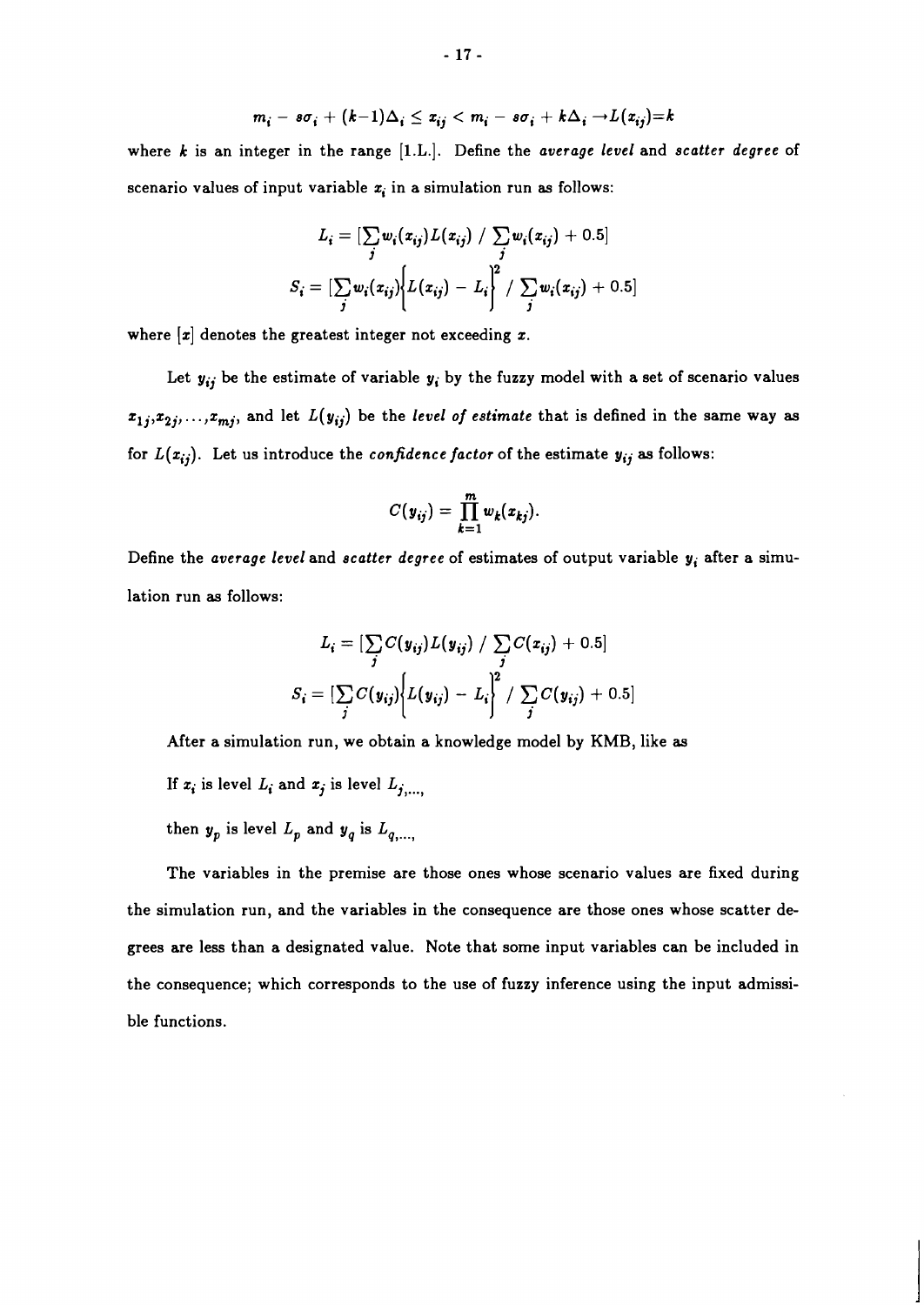#### **5. Concluding Remarks**

We proposed "Shinayakana" Systems Approach in systems analysis. In designing and implementing the systems for modeling and decision support, it requires 3 I's, that is, the support systems should be designed in an interactive, intelligent and interdisciplinary fashion. It also refers to the researcher's attitude summarized by 3 H's: honesty in modeling the reality, humanity in designing support systems, and harmony of the research group.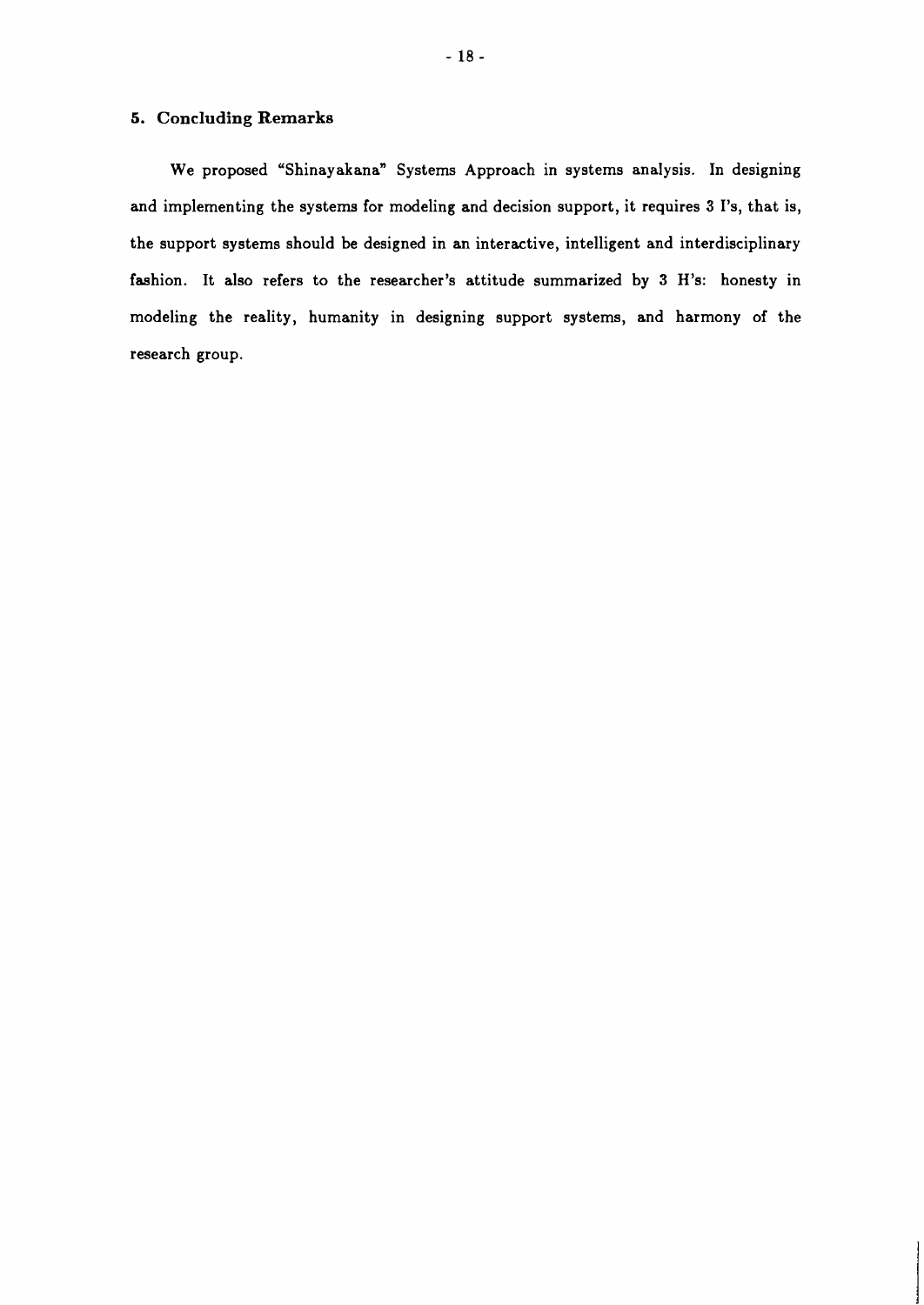#### **REFERENCES**

- Ackoff, R.L. (1979a). The future of operational research is past. J. Opl. Res. Soc., Vol. 30, No. 2, pp. 93-104.
- Ackoff, R.L. (1979b). Resurrecting the future of operational research. J. Opl. Res. Soc., Vol. 30, No. 2, pp. 189-200.
- Beer, S. (1979). *The Heart of Enterprise.* John Wiley
- Beer, S. (1981). *Brain of the Firm.* John Wiley.
- Beer, S. (1985). *Diagnosing the Systems for Organisations*. John Wiley.
- Checkland, P.B. (1981). *Systems Thinking, Systems Practice.*
- Checkland, P.B. (1983). OR and the systems movement: mappings and conflicts. J. Opl. Res. Soc. Vol. 34, No. 8, pp. 661-675.
- Jackson, M.C. and P. Key. (1984). Towards a system of systems methodologies. J. Opl. Res. Soc., Vol. 35, No. 6, pp. 473-486.
- Lewandowski, A. and A. Wierzbicki, (1988). Aspiration Based Decision Analysis and Support, Part I: Theoretical and Methodological Backgrounds. Working Paper WP-88-03, International Institute for Applied Systems Analysis, Laxenburg, Austria.
- Nakamori, Y., M. Ryobu, H. Fukawa, and Y. Sawaragi. (1985). An Interactive Modeling Support System (IMSS). Working Paper WP-85-77, International Institute for Ap plied Systems Analysis, Laxenburg, Austria.
- Nakamori, Y. and Y. Sawaragi. (1987). Modeling Support System for Systems Analytic Research. Working Paper WP-87-25, International Institute for Applied Systems Analysis, Laxenburg, Austria.